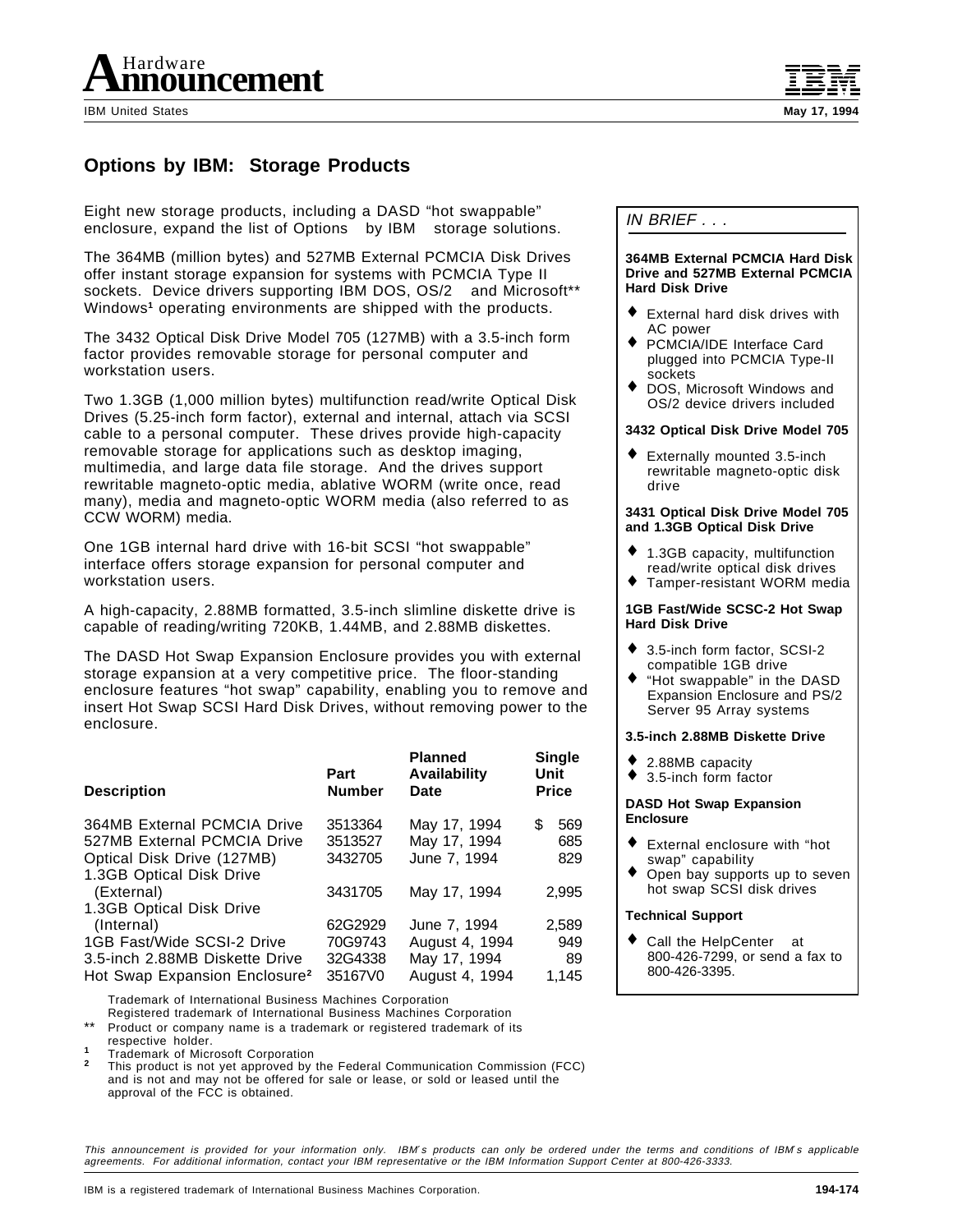## **364MB External PCMCIA Hard Disk Drive (3513364)**

The 364MB (million bytes) External PCMCIA Hard Disk Drive offers you the ability to instantly expand storage for systems with PCMCIA Type-II sockets. Device drivers are also included for DOS, OS/2 and Windows operating environments.

**Availability Date:** May 17, 1994

#### **Technical Information**

**Drive Specifications:**

**364MB**

| Formatted capacity      | 364 million bytes (MB) <sup>1</sup> |
|-------------------------|-------------------------------------|
| Average media data rate | 37.6Mb/sec, 4.7MB/sec               |
| Average seek time       | 12.0 <sub>ms</sub>                  |
| Average latency         | 6.67ms                              |
| Sector interleave       | 1:1                                 |
| MTBF                    | 200K hours <sup>2</sup>             |
|                         |                                     |

- **<sup>1</sup>** Capacity prior to installation of an operating system. The total user-accessible capacity may vary slightly based on the operating system environment.
- <sup>2</sup> MTBF includes early life and end of life failures. Product description data represents IBM′s design objectives and is provided for comparative purposes; actual results may vary depending upon a variety of factors. This product data does<br>not constitute a warranty. Questions regarding IBM's Questions regarding IBM's warranty terms or methodology used to derive data should be referred to your IBM representative. Data is subject to change without notice.

# **Physical Specifications:**

- Drive Dimensions:
	- − Width: 163 mm (6.4 in.)
	- − Depth: 34 mm (1.3 in.)
	- − Length: 210 mm (8.3 in.)
- PCMCIA Card Interface Cable Dimensions:
	- − Length: 0.3 m (1 ft)
- Power Cable Dimensions:
	- − Length: 1.8 m (6 ft)
- Temperature: 5°C to 35°C (41°F to 95°F)
- Relative humidity: 8% to 95% (non-condensing)

#### **Power Specifications:**

- 100 to 120 V AC
- 50/60Hz (nominal)
- 15 Watts (maximum)

**Agency Approvals:** This product is designed to meet FCC Class B, VCCI Class B, CISPR 22 Class B and VDE GOP Agency limits.

For safety, UL, CSA, TUV or VDE and Nordic criteria are satisfied.

### **Original Country of Origin:** Taiwan

**Note:** This may vary through the life of the product.

**Hardware Requirements — IBM Systems:** The 364MB External PCMCIA Hard Disk Drive (3513364) is supported on all models of the following IBM platforms/models:

| <b>Description</b> |                           | <b>Machine</b><br><b>Type</b>        |
|--------------------|---------------------------|--------------------------------------|
| ThinkPad® 350      | 500<br>720<br>730T<br>750 | 2618<br>2603<br>9552<br>2524<br>9545 |

#### PS/2 E 9533

**Hardware Requirements — Non-IBM Systems:** This External PCMCIA Hard Disk Drive complies with the following specifications:

- PC Card Standard Specification Release 2.01
- Card Service/Socket Service Release 2.0
- PC Card ATA Mass Storage Specification Release 1.01

#### **Software Requirements:**

- OS/2 2.1, or later
- IBM DOS 5.0, or later

**Compatibility:** The 364MB External PCMCIA Hard Disk Drive is designed to be compatible with industry standard computers that meet PCMCIA 2.01 Type-II standard and have Card and Socket Services 2.0 installed. IBM has performed compatibility testing on a broad mix of non-IBM computers.

**Note:** Some configurations may not be compatible.

#### **Limitations:**

- NEC Versa System: Only the bottom PCMCIA Socket is supported.
- Austin 486 is not supported.

## **Planning Information**

#### **Cable Orders Required:** No

#### **Installation Time:** 20 minutes

**Help and Service Information:** During the warranty period, technical support is available (800-426-7299) 24 hours a day, seven days a week, for answering any questions about your new IBM option. If you need warranty service, return or exchange is available. In addition, if your IBM option is installed in an IBM computer, you may be entitled to service at your location. Your technical support representative can help you determine the best alternative.

# **Packaging:** One box

Shipment Group

- **Drive**
- PCMCIA card
- **Publication**
- **Diskette**

**Note:** An Options by IBM Hardware Maintenance Manual Supplement (S83G-8092) is available in support of this product.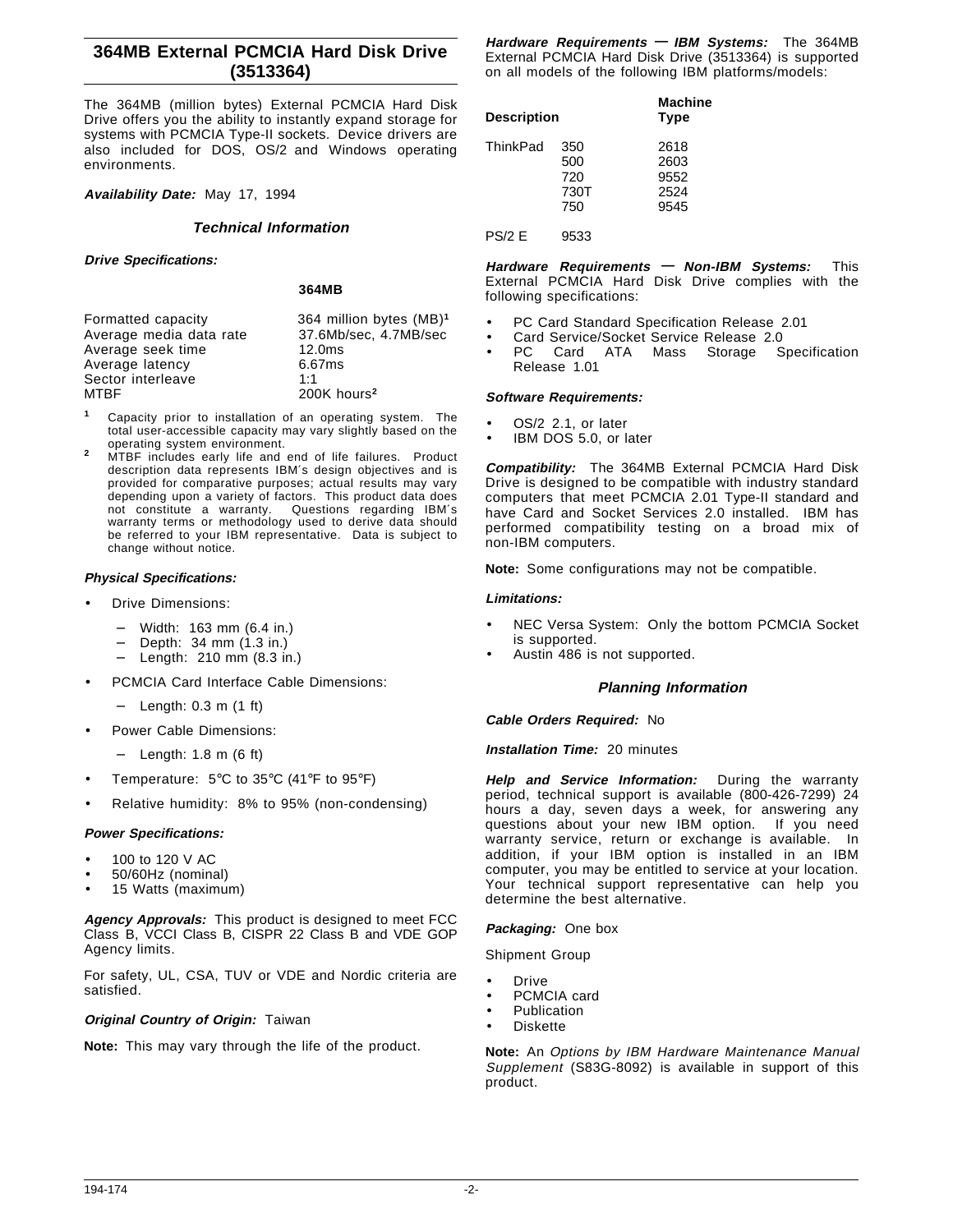**Security Auditability and Control:** User management is responsible for evaluation, selection and implementation of security features, administrative procedures and appropriate controls in application systems and communications facilities.

### **Terms and Conditions**

**Field Installable Feature:** Yes

**Warranty Period:** Two years

**Warranty Service:** IBM On-Site Exchange

**Customer Setup:** Yes

**Volume Discount:** Volume purchasing is not available under the Volume Discounts section of the IBM Customer Agreement (ICA).

For information regarding volume orders, contact your IBM representative.

**IBM Credit Corporation Financing:** Term leases and installment payment plans are available for commercial and state and local government customers.

#### **Customer Fulfillment Option Applies:** Yes

#### **IBM Hourly Service Rate Classification:** One

IBM Warranty Service, Maintenance Service or IBM Hourly Service may be obtained by calling 800-IBM-SERV (426-7378). IBM Hourly Service is available at the applicable rate and terms, including element exchange price if applicable.

**Volume Maintenance Option:** The 3513 is an eligible machine for the Volume Maintenance Option\* of the ICA.

**Mid-Range System Option:** The 3513 is an eligible machine for the Mid-Range System Option\* of the ICA.

| <b>Eligible</b> |            | <b>Discount</b> |  |
|-----------------|------------|-----------------|--|
| Type            | Three-Year | Five-Year       |  |

3513 17% 22%

**Corporate Service Option:** The 3513 is an eligible machine for the Corporate Service Option\* of the ICA.

| <b>Option</b> | <b>Discount</b><br>Three-Year | Five-Year  |
|---------------|-------------------------------|------------|
| Network       | 25%                           | 30%        |
| System        | 17%                           | <b>22%</b> |

**Extended Maintenance Option:** The 3513 is an eligible machine under the Extended Maintenance Option of the ICA.

**Central Facility Maintenance Service Option:** The 3513 is an eligible machine for Central Facility Maintenance Service Option\* of the ICA.

A minimum of six machines is required to be at the central facility before requesting maintenance service. The Additional Maintenance Charge Factor is currently 0.5 hours. The terms and conditions are stated in the Attachment for Central Facility Maintenance Service Option.

A revised exhibit will be available at a later date.

**Product Availability Status:** New product available

**Licensed Internal Code:** No

#### **Charges**

| <b>Description</b>                              | Part<br><b>Number</b> | Single<br>Unit<br>Price* |
|-------------------------------------------------|-----------------------|--------------------------|
| 364MB External PCMCIA<br><b>Hard Disk Drive</b> | 3513364               | \$569                    |

The single unit price reflects the purchase price for a single unit acquired from IBM, and is subject to change without notice. This price is for information purposes only, and shall not limit in any way the remarketers′ ability to set their own prices for IBM products.

| IBM                      | <b>Central Facility</b>  |  |
|--------------------------|--------------------------|--|
| On-Site                  | <b>Maintenance</b>       |  |
| <b>Exchange</b><br>(IOE) | <b>Service</b><br>(CFMS) |  |
| \$25                     | \$23                     |  |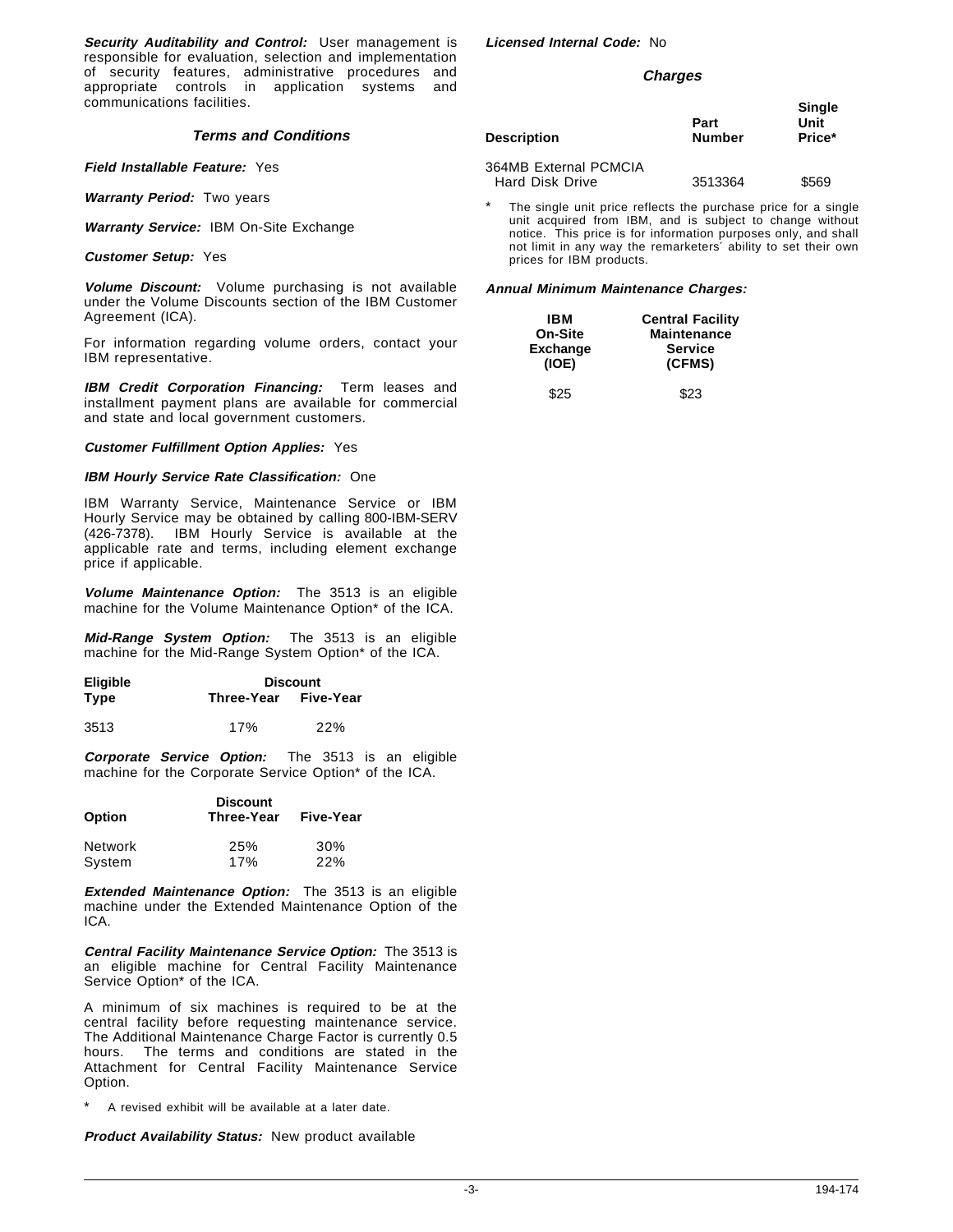## **527MB External PCMCIA Hard Disk Drive (3513527)**

The 527MB (million bytes) External PCMCIA Hard Disk Drive offers you the ability to instantly expand storage for systems with PCMCIA Type-II sockets. Device drivers are also included for DOS, OS/2 and Windows operating environments.

**Availability Date:** May 17, 1994

### **Technical Information**

**Drive Specifications:**

**527MB**

| Formatted capacity      | 527 million bytes <sup>1</sup> |
|-------------------------|--------------------------------|
| Average media data rate | 37.6Mb/sec, 4.7MB/sec          |
| Average seek time       | 12.0 <sub>ms</sub>             |
| Average latency         | 6.67ms                         |
| Sector interleave       | 1:1                            |
| MTBF                    | 200K hours <sup>2</sup>        |
|                         |                                |

- **<sup>1</sup>** Capacity prior to installation of an operating system. The total user-accessible capacity may vary slightly based on the operating system environment.
- <sup>2</sup> MTBF includes early life and end of life failures. Product description data represents IBM′s design objectives and is provided for comparative purposes; actual results may vary depending upon a variety of factors. This product data does<br>not constitute a warranty. Questions regarding IBM's Questions regarding IBM's warranty terms or methodology used to derive data should be referred to your IBM representative. Data is subject to change without notice.

# **Physical Specifications:**

- Drive Dimensions:
	- − Width: 163 mm (6.4 in.)
	- − Depth: 34 mm (1.3 in.)
	- − Length: 210 mm (8.3 in.)
- PCMCIA Card Interface Cable Dimensions:
	- − Length: 0.3 m (1 ft)
- Power Cable Dimensions:
	- − Length: 1.8 m (6 ft)
- Temperature: 5°C to 35°C (41°F to 95°F)
- Relative humidity: 8% to 95% (non-condensing)

#### **Power Specifications:**

- 100 to 120 V AC
- 50/60Hz (nominal)
- 15 Watts (maximum)

**Agency Approvals:** This product is designed to meet FCC Class B, VCCI Class B, CISPR 22 Class B and VDE GOP Agency limits.

For safety, UL, CSA, TUV or VDE and Nordic criteria are satisfied.

### **Original Country of Origin:** Taiwan

**Note:** This may vary through the life of the product.

**Hardware Requirements — IBM Systems:** The 527MB External PCMCIA Hard Disk Drive (3513527) is supported on all models of the following IBM platforms/models:

| <b>Description</b> |                                  | <b>Machine</b><br><b>Type</b>        |
|--------------------|----------------------------------|--------------------------------------|
| ThinkPad           | 350<br>500<br>720<br>730T<br>750 | 2618<br>2603<br>9552<br>2524<br>9545 |

#### PS/2 E 9533

**Hardware Requirements — Non-IBM Systems:** This External PCMCIA Hard Disk Drive complies with the following specifications:

- PC Card Standard Specification Release 2.01
- Card Service/Socket Service Release 2.0
- PC Card ATA Mass Storage Specification Release 1.01

#### **Software Requirements:**

- OS/2 2.1, or later
- IBM DOS 5.0, or later

**Compatibility:** The 527MB External PCMCIA Hard Disk Drive is designed to be compatible with industry standard computers that meet PCMCIA 2.01 Type-II standard and have Card and Socket Services 2.0 installed. IBM has performed compatibility testing on a broad mix of non-IBM computers.

**Note:** Some configurations may not be compatible.

#### **Limitations:**

- NEC Versa System: Only the bottom PCMCIA Socket is supported.
- Austin 486 is not supported.

## **Planning Information**

#### **Cable Orders Required:** No

### **Installation Time:** 20 minutes

**Help and Service Information:** During the warranty period, technical support is available (800-426-7299) 24 hours a day, seven days a week, for answering any questions about your new IBM option. If you need warranty service, return or exchange is available. In addition, if your IBM option is installed in an IBM computer, you may be entitled to service at your location. Your technical support representative can help you determine the best alternative.

# **Packaging:** One box

Shipment Group

- **Drive**
- PCMCIA card
- **Publication**
- **Diskette**

**Note:** An Options by IBM Hardware Maintenance Manual Supplement (S83G-8092) is available in support of this product.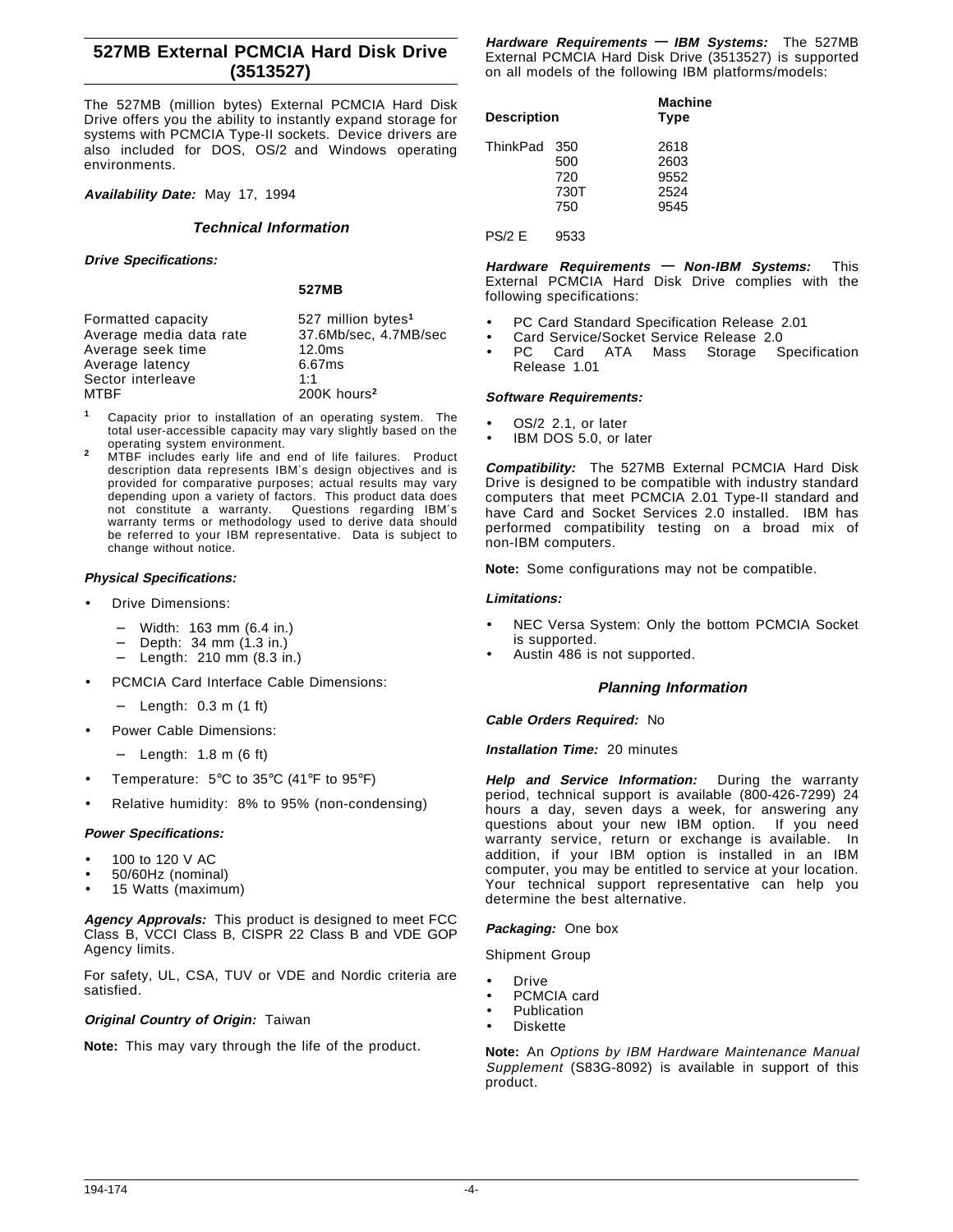**Security Auditability and Control:** User management is responsible for evaluation, selection and implementation of security features, administrative procedures and appropriate controls in application systems and communications facilities.

#### **Terms and Conditions**

**Field Installable Feature:** Yes

**Warranty Period:** Two years

**Warranty Service:** IBM On-Site Exchange (IOE)

**Customer Setup:** Yes

**Maintenance Service:** IOE

**Volume Discount:** Volume purchasing is not available under the Volume Discounts section of the IBM Customer Agreement (ICA).

For information regarding volume orders, contact your IBM representative.

**IBM Credit Corporation Financing:** Term leases and installment payment plans are available for commercial and state and local government customers.

**Customer Fulfillment Option Applies:** Yes

#### **IBM Hourly Service Rate Classification:** One

IBM Warranty Service, Maintenance Service or IBM Hourly Service may be obtained by calling 800-IBM-SERV (426-7378). IBM Hourly Service is available at the applicable rate and terms, including element exchange price if applicable.

**Volume Maintenance Option:** The 3513 is an eligible machine for the Volume Maintenance Option\* of the ICA.

**Mid-Range System Option:** The 3513 is an eligible machine for the Mid-Range System Option\* of the ICA.

| <b>Eligible</b> |                      | <b>Discount</b> |  |  |
|-----------------|----------------------|-----------------|--|--|
| Type            | Three-Year Five-Year |                 |  |  |
| 3513            | 17%                  | 22%             |  |  |

**Corporate Service Option:** The 3513 is an eligible machine for the Corporate Service Option\* of the ICA.

|                | <b>Discount</b>      |            |
|----------------|----------------------|------------|
| <b>Option</b>  | Three-Year Five-Year |            |
| <b>Network</b> | 25%                  | 30%        |
| System         | 17%                  | <b>22%</b> |

**Extended Maintenance Option:** The 3513 is an eligible machine under the Extended Maintenance Option of the ICA.

**Central Facility Maintenance Service Option:** The 3513 is an eligible machine for Central Facility Maintenance Service Option\* of the ICA.

A minimum of six machines is required to be at the central facility before requesting maintenance service. The Additional Maintenance Charge Factor is currently 0.5 hours. The terms and conditions are stated in the Attachment for Central Facility Maintenance Service Option.

A revised exhibit will be available at a later date.

**Product Availability Status:** New product available

**Licensed Internal Code:** No

#### **Charges**

| Description            | Part<br><b>Number</b> | Single<br>Unit<br>Price* |
|------------------------|-----------------------|--------------------------|
| 527MB External PCMCIA  |                       |                          |
| <b>Hard Disk Drive</b> | 3513527               | \$685                    |

The single unit price reflects the purchase price for a single unit acquired from IBM, and is subject to change without notice. This price is for information purposes only, and shall not limit in any way the remarketers′ ability to set their own prices for IBM products.

| IBM                      | <b>Central Facility</b>  |  |
|--------------------------|--------------------------|--|
| On-Site                  | <b>Maintenance</b>       |  |
| <b>Exchange</b><br>(IOE) | <b>Service</b><br>(CFMS) |  |
| \$45                     | \$42                     |  |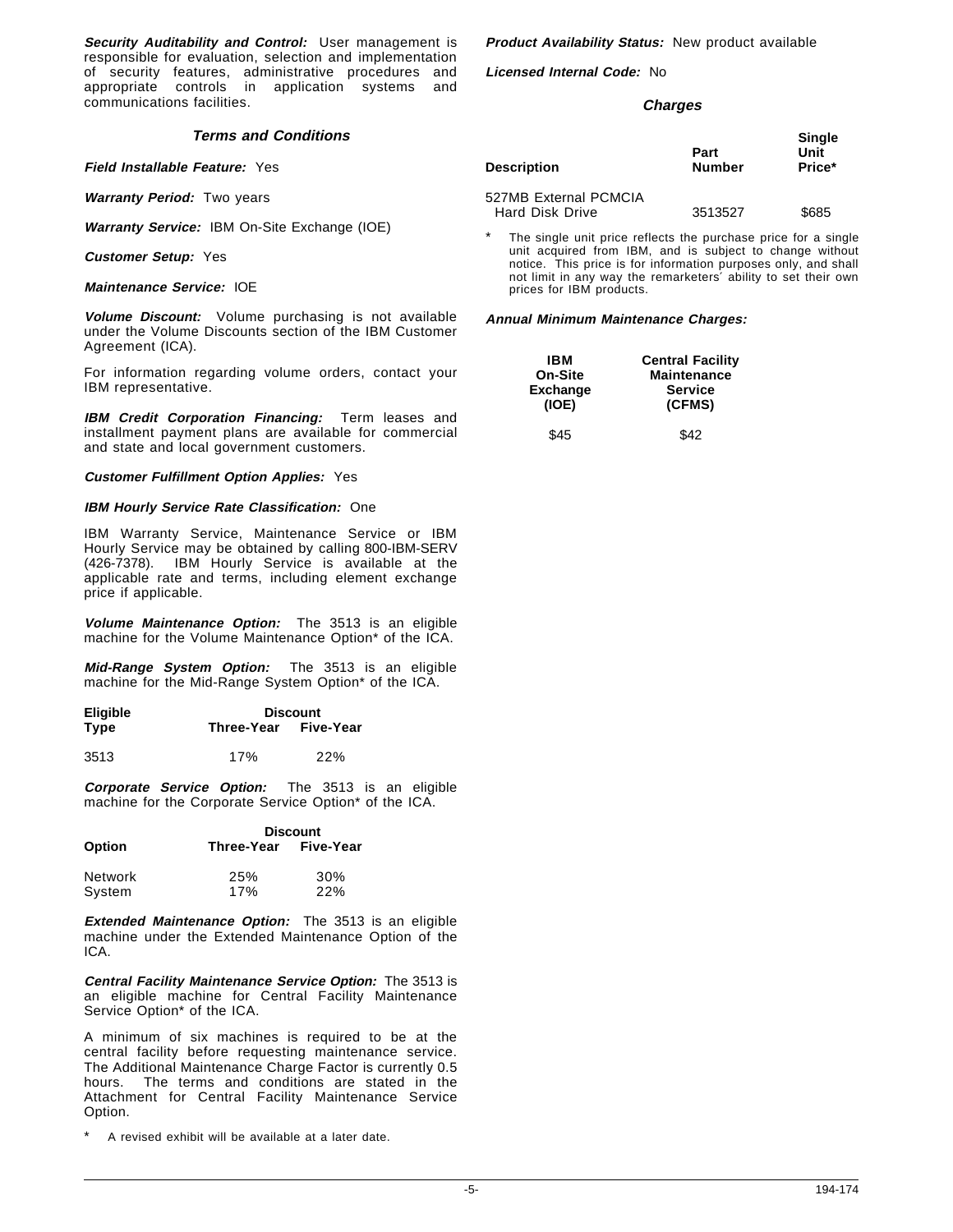# **3432 Optical Disk Drive Model 705 (3432705)**

The IBM 3432 Optical Disk Drive Model 705 is a 3.5-inch form factor rewritable magneto-optic disk drive externally mounted in a small form factor case that provides removable storage for attachment via SCSI cable to a personal computer. Applications include large data file storage and multimedia.

This drive consists of a one-inch high form factor with extremely low power dissipation (average 4.3 watts) and is thus ideal for external attachment to a personal computer or workstation. The drive reads 127MB (million bytes) rewritable media (ISO standard) as well as 122MB optical ROM media and 127MB partial ROM media. The media transfer read data rate is 640 KB/sec.

This drive is a SCSI device intended for attachment to personal computers such as Macintosh and PC compatibles.

**Planned Availability Date:** June 7, 1994

## **Technical Information**

**Drive Specifications:**

| <b>127MB</b>                                   |
|------------------------------------------------|
| 127 million bytes (MB) <sup>1</sup>            |
| 3.5-inch, 1-inch high<br>4.5-inch $x$ 1.7-inch |
| x 8.7-inch case                                |
| $(115 \times 43 \times 221 \text{ mm})$        |
| 40MS                                           |
| 640KB/sec                                      |
| SCSI-2                                         |
| 5MB/sec                                        |
| 40K POH <sup>2</sup>                           |
| 256K                                           |
|                                                |

- **<sup>1</sup>** Capacity prior to installation of an operating system. The total user-accessible capacity may vary slightly based on the
- operating system environment. **<sup>2</sup>** MTBF includes early life and end of life failures. Product description data represents IBM′s design objectives and is provided for comparative purposes; actual results may vary depending upon a variety of factors. This product data does not constitute a warranty. Questions regarding IBM′s warranty terms or methodology used to derive data should be referred to your IBM representative. Data is subject to change without notice.

#### **Physical Specifications:**

- Dimensions:
	- − Width: 115 mm (4.5 in.)
	- − Depth: 43 mm (1.7 in.)
	- − Length: 221 mm (8.7 in.)
- Temperature:  $10^{\circ}$ C to 32 $^{\circ}$ C (50 $^{\circ}$ F to 90 $^{\circ}$ F)
- Relative humidity: 8% to 80%

#### **Agency Approvals:**

- UL Listed
- CSA Certified
- SEMKO class 1 laser approval
- TUV 1EC 950/EN60950 (ELEC safety)
- DHHS registered as class 1 laser (CDRH)
- FCC class B certified (subject to part 15) rules for digital devices

## **Original Country of Origin:** Japan

**Note:** This may vary through the life of the product.

**Hardware Requirements — IBM System:** The 3432 Optical Disk Drive Model 705 (3432705) is supported on the following IBM platforms/models:

| Description       | <b>Machine Type</b>                                                                                                                        | Model                                                                                                                                                                                   |
|-------------------|--------------------------------------------------------------------------------------------------------------------------------------------|-----------------------------------------------------------------------------------------------------------------------------------------------------------------------------------------|
| PS/2 <sub>®</sub> | 8540 <sup>3</sup><br>8556<br>9556<br>9576<br>8557, 9557, 9577<br>8560, 8580 <sup>3</sup><br>8565, 8580<br>8590, 9590<br>8595, 9585<br>9595 | 040, 043, 045<br>All<br>All<br>All<br>All<br>041, 071, 111, 131<br>081, 161, 321,<br>A <sub>16</sub> , A <sub>31</sub><br>All<br>All<br>All (except 3NG,<br>3NT, 3PG, 3PT, 3QG,<br>3QT) |
| ValuePoint™       | 6382, 6384, 63873                                                                                                                          | All                                                                                                                                                                                     |
| PS/1@             | 21333<br>2155, 2168                                                                                                                        | G11, G43, W11, W43<br>W53,S11,S43,S53<br>111.114,144,154<br>174, G46, S45, W42<br>451,461,E46,R45<br>F46<br>All                                                                         |

**<sup>3</sup>** SCSI adapter card required

**Hardware Requirements — Non-IBM Systems:** This read/write optical drive is designed to be compatible with industry standard systems that adhere to ANSI specification X3T9.2/375R Revision 10K, dated March 17, 1993, for the SCSI interface.

**Software Requirements:** Device drivers for the following operating systems are shipped with this product:

- DOS 5.0, or later (to avoid problems with the 32MB partition limit)
- OS/2 2.0, or later
- Apple System 7.0, or later

These drives are also supported in the following operating environments:

- IBM 4680 Operating System Version 2.0
- IBM 4680 Operating System Version 4.0
- IBM 4690 Operating System Version 1.0

**Compatibility:** This read/write optical drive is designed to be compatible with industry standard systems that adhere to ANSI specification X3T9.2/375R Revision 10K, dated March 17, 1993, for the SCSI interface.

IBM has performed a variety of testing on a broad mix of non-IBM computers.

**Note:** Some configurations may not be compatible.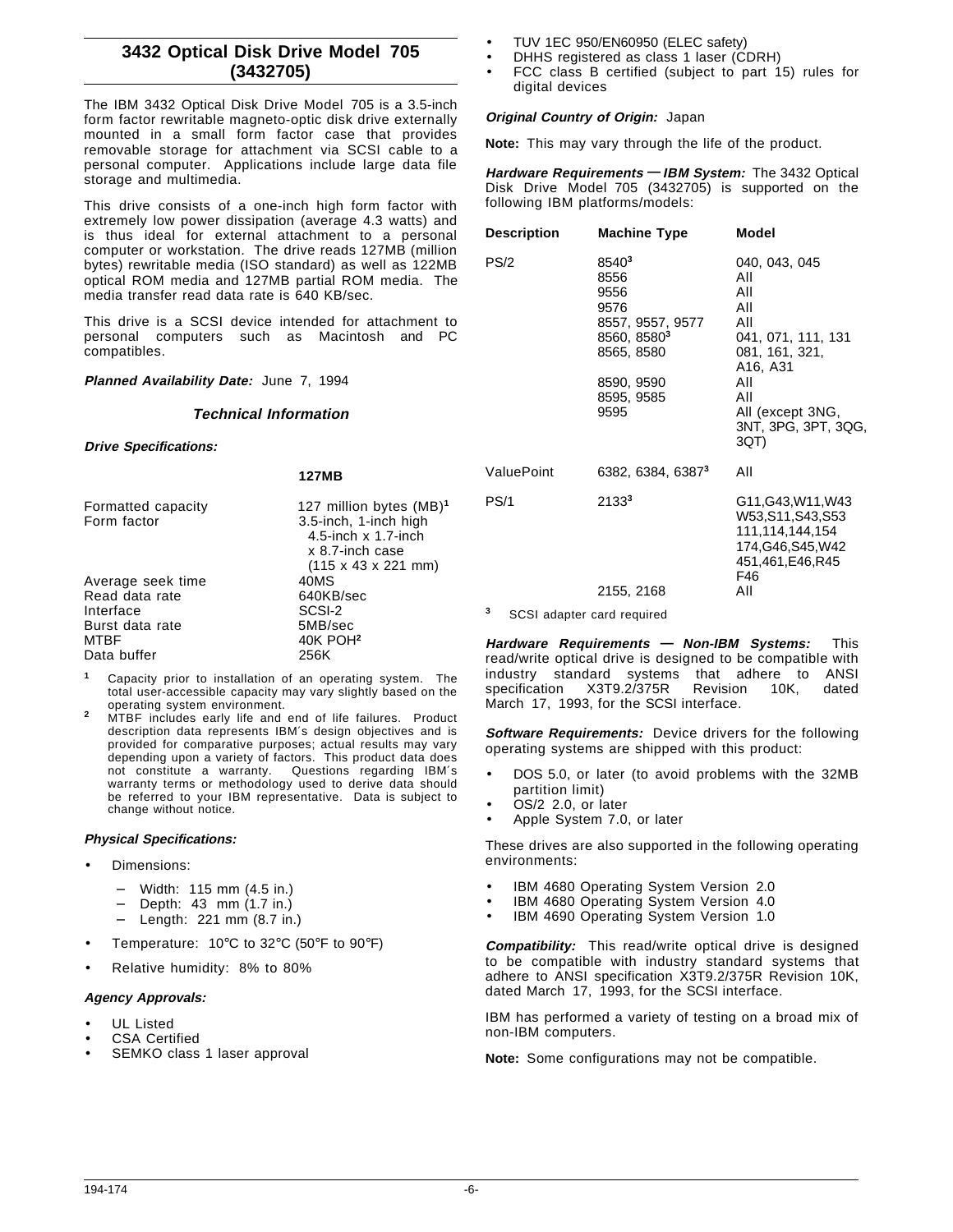## **Planning Information**

**Cable Orders Required:** Yes

| <b>Description</b>                             | Part<br><b>Number</b> | <b>SCSI</b><br><b>Adapter</b><br>Part<br><b>Number</b> |
|------------------------------------------------|-----------------------|--------------------------------------------------------|
| SCSI-2 50-Pin to 50-Pin                        |                       |                                                        |
| <b>Option Cable</b>                            | 32G4089               | 70G8496                                                |
| <b>IBM SCSI Card to SCSI</b>                   |                       |                                                        |
| <b>Option Cable</b><br>IBM SCSI-2 Card to SCSI | 32G4143               | 70G8497                                                |
| <b>Option Cable</b>                            | 32G3915               | 70G8498                                                |
|                                                |                       |                                                        |

#### **Installation Time:** 30 minutes

**Help and Service Information:** During the warranty period, technical support is available (800-426-7299) 24 hours a day, seven days a week, for answering any questions about your new IBM option. If you need warranty service, return or exchange is available. In addition, if your IBM option is installed in an IBM computer, you may be entitled to service at your location. Your technical support representative can help you determine the best alternative.

#### **Packaging:** One box

#### Shipment Group

- Optical Drive (in a case)
- Eject Pin
- User's Guide
- Media (optical)
- Registration Card
- Device Driver DOS
- Device Driver OS/2
- Device Driver Apple
- Power Supply
- **Pedestal**
- SCSI Terminator

**Note:** An Options by IBM Hardware Maintenance Manual Supplement (S83G-8092) is available in support of this product.

**Security Audibility and Control:** User management is responsible for evaluation, selection and implementation of security features, administrative procedures and appropriate controls in application systems and communications facilities.

#### **Terms and Conditions**

**Field Installable Feature:** Yes

**Warranty Period:** One year

**Warranty Service:** IBM On-Site Exchange (IOE)

**Customer Setup:** Yes

#### **Maintenance Service:** IOE

**Volume Discount:** Volume purchasing is not available under the Volume Discounts section of the IBM Customer Agreement (ICA).

For information regarding volume orders, contact your IBM representative.

**IBM Credit Corporation Financing:** Term leases and installment payment plans are available for commercial and state and local government customers.

**Customer Fulfillment Option Applies:** Yes

#### **IBM Hourly Service Rate Classification:** One

IBM Warranty Service, Maintenance Service or IBM Hourly Service may be obtained by calling 800-IBM-SERV (426-7378). IBM Hourly Service is available at the applicable rate and terms, including element exchange price if applicable.

**Volume Maintenance Option:** The 3432 is an eligible machine for the Volume Maintenance Option\* of the ICA.

**Mid-Range System Option:** The 3432 is an eligible machine for the Mid-Range System Option\* of the ICA.

| Eligible    | <b>Discount</b>      |     |
|-------------|----------------------|-----|
| <b>Type</b> | Three-Year Five-Year |     |
| 3432        | 17%                  | 22% |

**Corporate Service Option:** The 3432 is an eligible machine for the Corporate Service Option\* of the ICA.

|                          | <b>Discount</b>      |                   |
|--------------------------|----------------------|-------------------|
| <b>Option</b>            | Three-Year Five-Year |                   |
| <b>Network</b><br>System | 25%<br>17%           | 30%<br><b>22%</b> |

**Extended Maintenance Option:** The 3432 is an eligible machine under the Extended Maintenance Option of the ICA.

**Central Facility Maintenance Service Option:** The 3432 is an eligible machine for Central Facility Maintenance Service Option\* of the ICA.

A minimum of six machines is required to be at the central facility before requesting maintenance service. The Additional Maintenance Charge Factor is currently 0.5 hours. The terms and conditions are stated in the Attachment for Central Facility Maintenance Service Option.

A revised exhibit will be available at a later date.

**Product Availability Status:** New product available

**Licensed Internal Code:** No

#### **Charges**

| Description       | Part<br><b>Number</b> | <b>Single</b><br>Unit<br>Price* |
|-------------------|-----------------------|---------------------------------|
| 3432 Optical Disk |                       |                                 |
| Drive Model 705   | 3432705               | \$829                           |

\* The single unit price reflects the purchase price for a single unit acquired from IBM, and is subject to change without notice. This price is for information purposes only, and shall not limit in any way the remarketers′ ability to set their own prices for IBM products.

| IBM             | <b>Central Facility</b> |
|-----------------|-------------------------|
| On-Site         | <b>Maintenance</b>      |
| <b>Exchange</b> | <b>Service</b>          |
| (IOE)           | (CFMS)                  |
| \$221           | \$209                   |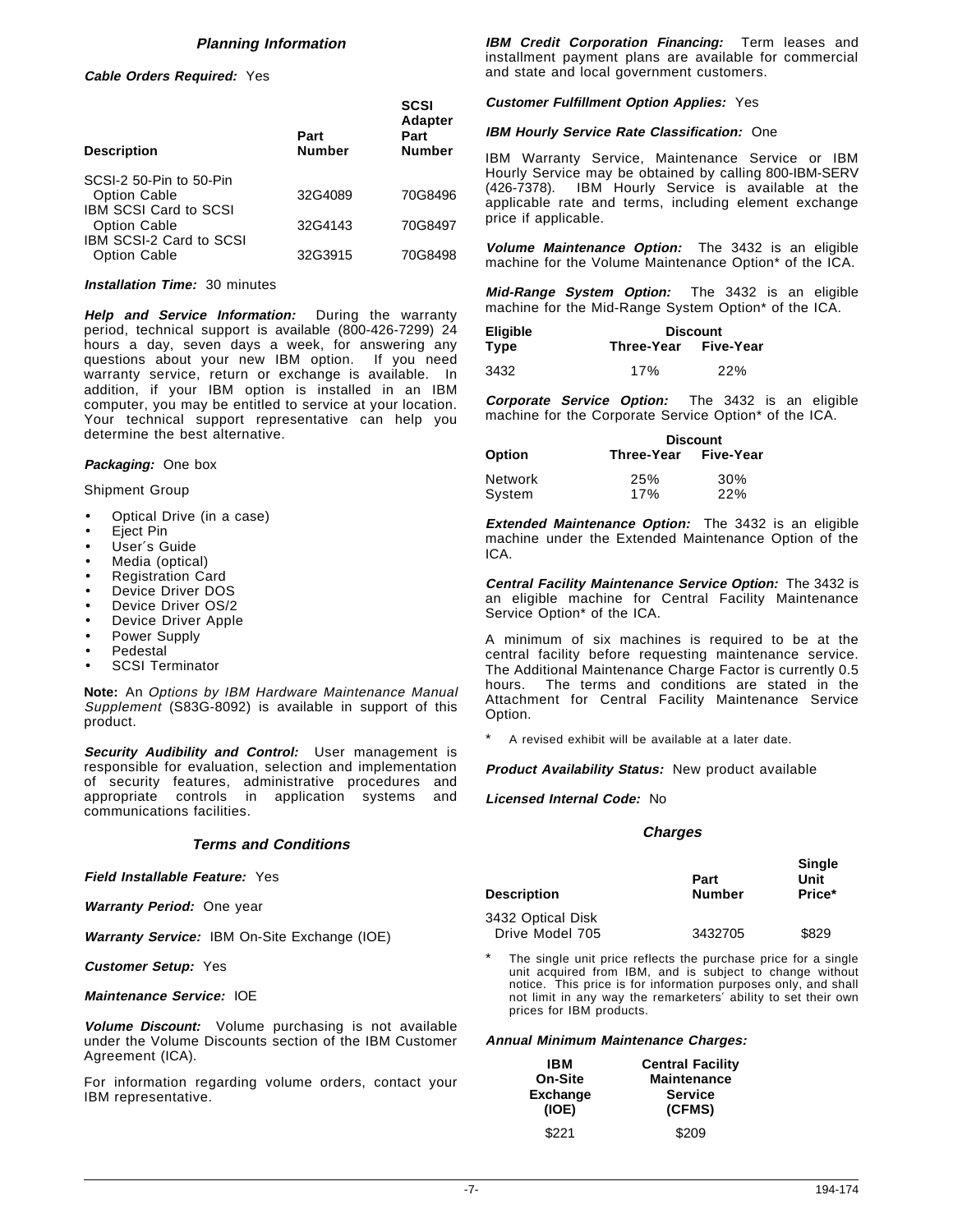## **1.3GB Optical Disk Drive Model 705 (3431705)**

The 1.3GB**<sup>1</sup>** Optical Disk Drive is a 1.3GB capacity, multifunction read/write optical disk drive (5.25-inch form factor) for external attachment via SCSI cable to a personal computer. This drive provides high-capacity removable storage for applications in desktop imaging, multimedia, and large data file storage.

This drive supports rewritable magneto-optic media, ablative WORM (write once, read many), media and magneto-optic WORM media (also referred to as CCW WORM). The untamperable nature of ablative WORM provides the highest level of data integrity and security available for removable storage of computer data. These drives read and write 1.3GB capacity rewritable media, 1.3GB CCW WORM media, and 1.3GB ablative WORM media. The drives also read and write 650MB**<sup>2</sup>** capacity rewritable media and 650MB capacity ablative WORM media.

The drive has 256KB cache and a readout data transfer rate of up to 1561KB/sec (the burst transfer rate is 5MB/sec) for 1.3GB media. The write process on magneto-optical media consists of three passes: erase, write, and verify. The write data rate is approximately a third of the read data rate (this is true for all currently available magneto-optic drives). The write process for WORM media only requires two passes and thus the write data rate is approximately half of the read data rate. You can turn off the verify pass if the write data rate needs to be increased for applications such as multimedia where higher data rate is desired but the data integrity is not critical.

**1** GB = 1,000 million bytes<br>**2** MB = million bytes

**Availability Date:** May 17, 1994

#### **Technical Information**

**Performance Specifications:** The 5.25-inch multifunction optical drive (3431705) provides rewritable and write once features. Magneto-optic technology is used to provide the rewritable function. Ablative technology is used to provide the write once function. This 5.25-inch drive offers up to 1.3GB per cartridge.

#### **Drive Specifications:**

#### **1.19GB**

| Formatted capacity         | 1.19GB on 512 byte          |
|----------------------------|-----------------------------|
|                            | format media                |
| Average seek time          | 55 <sub>ms</sub>            |
| Average latency            | 12.5 <sub>ms</sub>          |
| Read data rate             | 1.561MB/sec on a 1.3GB disk |
|                            | $(1024$ byte sector size)   |
| Interface                  | SCSI-2                      |
| Burst data rate            | 5MB/sec                     |
| Form factor                | $5.25$ -inch                |
| Data buffer                | 256K.                       |
| <b>MTBF</b>                | 180,000 POH <sup>3</sup>    |
| Compatible with rewritable | CCW WORM, and ablative      |
|                            | WORM media                  |

**<sup>3</sup>** MTBF includes early life and end of life failures. Product description data represents IBM′s design objectives and is provided for comparative purposes; actual results may vary depending upon a variety of factors. This product data does not constitute a warranty. Questions regarding IBM′s warranty terms or methodology used to derive data should be referred to your IBM representative. Data is subject to change without notice.

## **Physical Specifications:**

- Dimensions:
	- − Width: 280 mm (11.02 in.)
	- − Depth: 285 mm (11.22 in.)
	- − Height: 122 mm (4.8 in.)
- Temperature:  $10^{\circ}$ C to 32 $^{\circ}$ C (50 $^{\circ}$ F to 90 $^{\circ}$ F)
- Relative humidity: 8% to 80%

### **Agency Approvals:**

- UL Listed
- CSA Certified
- SEMKO class 1 laser approval
- TUV 1EC 950/EN60950 (ELEC safety)
- DHHS registered as class 1 laser (CDRH)
- FCC class B certified (subject to part) 15 rules for digital devices

#### **Original Country of Origin:** Japan

**Note:** This may vary through the life of the product.

**Hardware Requirements — IBM Systems:** The 3431 Optical Disk Drive Model 705 (3431705) is supported on the following IBM platforms/models:

| <b>Description</b> | Machine Type                                                                                                      | <b>Model</b>                                                                                                                                                           |
|--------------------|-------------------------------------------------------------------------------------------------------------------|------------------------------------------------------------------------------------------------------------------------------------------------------------------------|
| PS/2               | 85404<br>8556<br>9556<br>9576<br>8557, 9557, 9577<br>8560, 8580<br>8565, 8580<br>8590, 9590<br>8595, 9585<br>9595 | 040, 043, 045<br>All<br>All<br>All<br>All<br>041, 071, 111,<br>131<br>081, 161, 321,<br>A16, A31<br>All<br>All<br>All (except 3NG,                                     |
| ValuePoint         |                                                                                                                   | 3NT, 3PG, 3PT, 3QG,<br>3QT)                                                                                                                                            |
|                    | 6382, 6384, 63874                                                                                                 | All                                                                                                                                                                    |
| PS/1               | 21334                                                                                                             | G <sub>11</sub> , G <sub>43</sub> , W <sub>11</sub> ,<br>W43, W53, S11,<br>S43, S53, 111,<br>114, 144, 154<br>174, G46, S45,<br>W42, 451, 461,<br>E46, R45, F46<br>All |
|                    | 2155, 2168                                                                                                        |                                                                                                                                                                        |

**<sup>4</sup>** SCSI adapter card required

**Hardware Requirements — Non-IBM Systems:** This read/write optical drive is designed to be compatible with industry standard systems that adhere to ANSI<br>specification X3T9.2/375R Revision 10K, dated X3T9.2/375R Revision 10K, dated March 17, 1993, for the SCSI interface.

IBM has performed a variety of testing on a broad mix of non-IBM computers.

**Software Requirements:** Device drivers providing rewritable functions for the following operating systems are shipped with this product. For the WORM function device drivers, contact your distributor.

- DOS 5.0, or later (to avoid problems with the 32MB partition limit)
- Windows 3.0, or later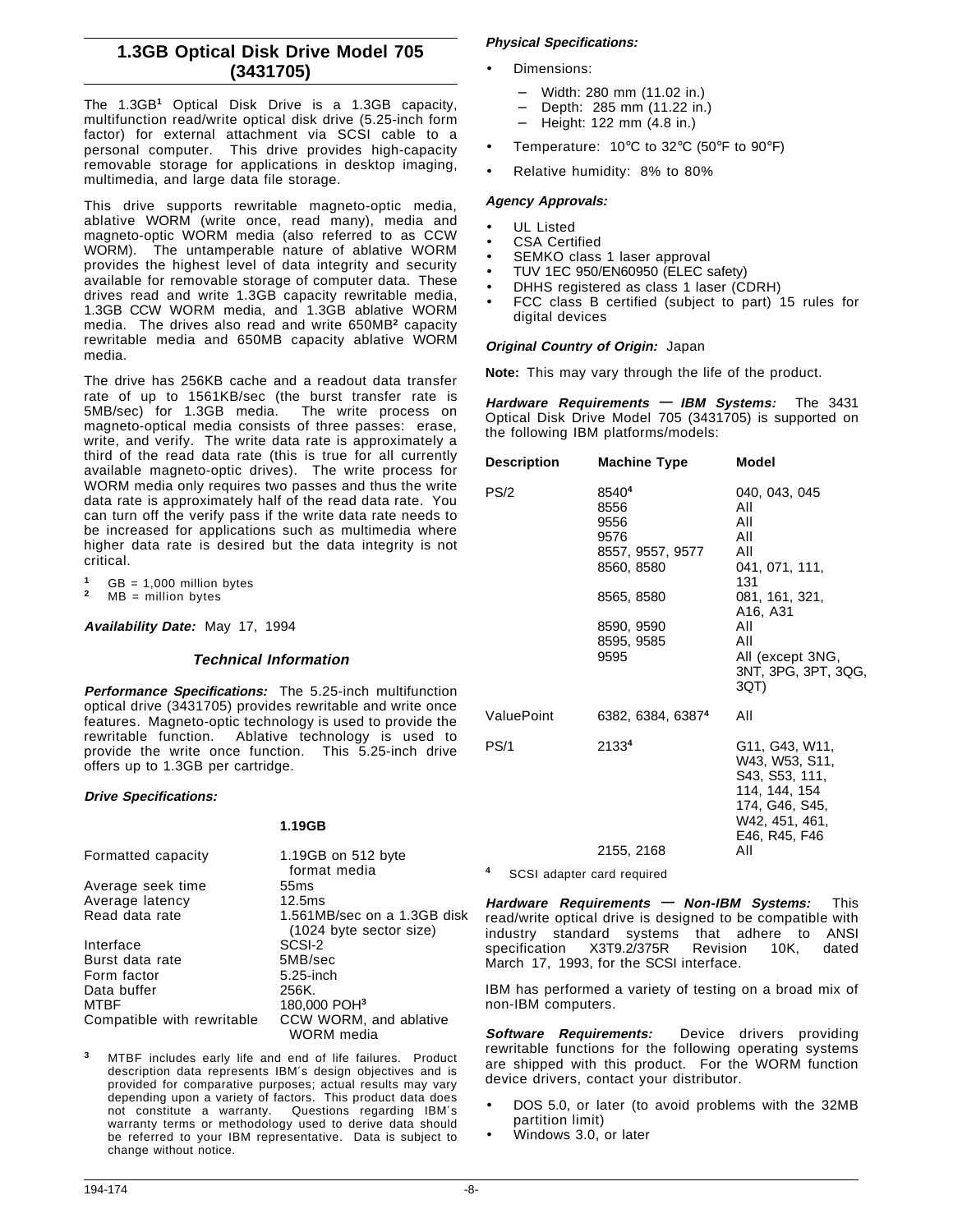- OS/2 2.0, or later
- Apple System 7.0, or later

**Compatibility:** The 1.3GB multifunction optical drive is compatible with all 650MB media that meets the ISO/IEC 10089 standard and 1.3GB media that meets the ECMA-184 standard. This drive is designed to maintain compatibility with Apple Macintosh and IBM PC and PC compatible machines (as listed in the **Hardware Requirements** section) providing appropriate device drivers are used. Examples of appropriate device drivers are in the **Programming Requirement** section.

This read/write optical drive is designed to be compatible with industry standard systems that adhere to ANSI specification X3T9.2/375R Revision&10K, dated March 17, 1993, for the SCSI interface.

IBM has performed a variety of testing on a broad mix of non-IBM computers.

**Note:** Some configurations may not be compatible.

#### **Planning Information**

**Cable Orders Required:** Yes

| <b>Description</b>                                                             | Part<br><b>Number</b> | <b>SCSI</b><br><b>Adapter</b><br>Part<br><b>Number</b> |
|--------------------------------------------------------------------------------|-----------------------|--------------------------------------------------------|
| SCSI-2 50-Pin to 50-Pin                                                        |                       |                                                        |
| <b>Option Cable</b>                                                            | 32G4089               | 70G8496                                                |
| <b>IBM SCSI Card to SCSI</b><br><b>Option Cable</b><br>IBM SCSI-2 Card to SCSI | 32G4143               | 70G8497                                                |
| <b>Option Cable</b>                                                            | 32G3915               | 70G8498                                                |

#### **Installation Time:** 30 minutes

**Note:** If a non-IBM SCSI adapter is to be used with the drive you should consult your point of purchase for the proper cables.

**Help and Service Information:** During the warranty period, technical support is available (800-426-7299) 24 hours a day, seven days a week, for answering any questions about your new IBM option. If you need warranty service, return or exchange is available. In addition, if your IBM option is installed in an IBM computer, you may be entitled to service at your location. Your technical support representative can help you determine the best alternative.

#### **Packaging:** One box

Shipment Group

- **Optical Drive**
- Power Cord
- Installation Instructions
- Maintenance Manual
- Eiect Pin
- Media (optical)
- SCSI terminator
- Registration card
- DOS Device Driver
- Apple Device Driver
- OS/2 Device Driver

**Note:** An Options by IBM Hardware Maintenance Manual Supplement (S83G-8092) is available in support of this product.

**Security Auditability and Control:** Small Computer System Interface (SCSI), as defined in the American National Standard for Information (ANSI) X3T9.2/375R Revision 10K, dated March 17, 1993, allows for multiple SCSI adapters (initiators) on the SCSI bus. The SCSI bus may be internal or external to the system unit. The IBM SCSI adapters are in conformance with this standard and have an external port.

User management is responsible for evaluation, selection and implementation of security features, administrative procedures and appropriate controls in application systems and communications facilities.

## **Terms and Conditions**

**Field Installable Feature:** Yes

**Warranty Period:** One year

**Warranty Service:** IBM On-Site Repair (IOR)

**Customer Setup:** Yes

**Maintenance Service:** IOR

**Volume Discount:** Volume purchasing is not available under the Volume Discounts section of the IBM Customer Agreement (ICA).

**IBM Credit Corporation Financing:** Term leases and installment payment plans are available for commercial and state and local government customers.

**Customer Fulfillment Option Applies:** Yes

#### **IBM Hourly Service Rate Classification:** One

IBM Warranty Service, Maintenance Service or IBM Hourly Service may be obtained by calling 800-IBM-SERV (426-7378). IBM Hourly Service is available at the applicable rate and terms, including element exchange price if applicable.

**Volume Maintenance Option:** The 3431 is an eligible machine for the Volume Maintenance Option\* of the ICA.

**Mid-Range System Option:** The 3431 is an eligible machine for the Mid-Range System Option\* of the ICA.

| <b>Eligible</b> | <b>Discount</b> |           |
|-----------------|-----------------|-----------|
| Type            | Three-Year      | Five-Year |

3431 17% 22%

**Corporate Service Option:** The 3431 is an eligible machine for the Corporate Service Option\* of the ICA. A revised

| Option  | <b>Discount</b><br>Three-Year | Five-Year  |
|---------|-------------------------------|------------|
| Network | 25%                           | 30%        |
| System  | 17%                           | <b>22%</b> |

**Extended Maintenance Option:** The 3431 is an eligible machine under the Extended Maintenance Option of the ICA.

**Central Facility Maintenance Service Option:** The 3431 is an eligible machine for Central Facility Maintenance Service Option\* of the ICA.

A minimum of six machines is required to be at the central facility before requesting maintenance service.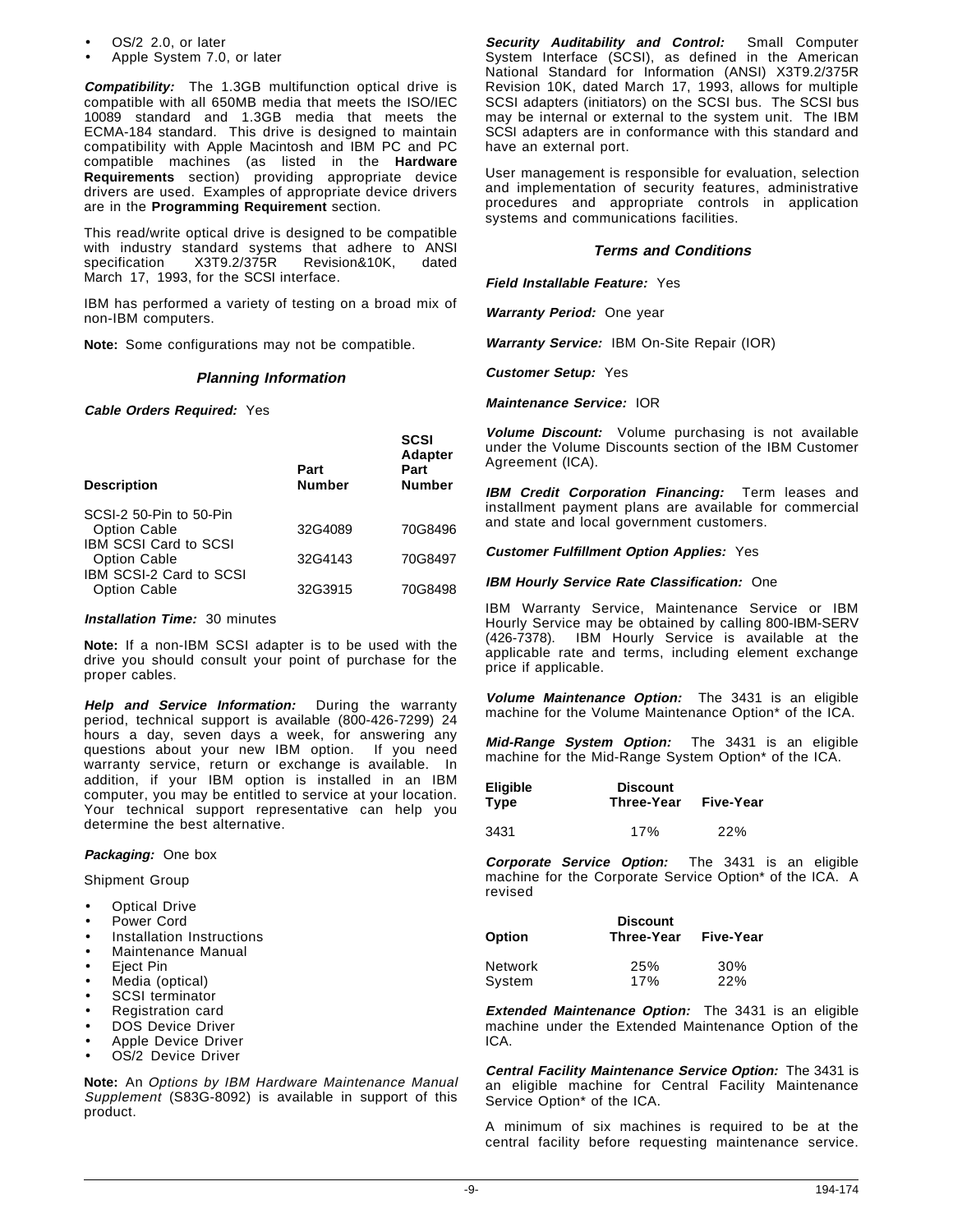The Additional Maintenance Charge Factor is currently 0.5 hours. The terms and conditions are stated in the Attachment for Central Facility Maintenance Service Option.

\* A revised exhibit will be available at a later date.

#### **Product Availability Status:** New product available

## **Licensed Internal Code:** No

## **Charges**

| <b>Description</b>       | Part<br><b>Number</b> | <b>Single</b><br>Unit<br>Price* |
|--------------------------|-----------------------|---------------------------------|
| 1.3GB Optical Disk Drive | 3431705               | \$2,995                         |

\* The single unit price reflects the purchase price for a single unit acquired from IBM, and is subject to change without notice. This price is for information purposes only, and shall not limit in any way the remarketers′ ability to set their own prices for IBM products.

| IBM     | <b>Central Facility</b> |
|---------|-------------------------|
| On-Site | <b>Maintenance</b>      |
| Repair  | <b>Service</b>          |
| (IOR)   | (CFMS)                  |
| \$262   | \$248                   |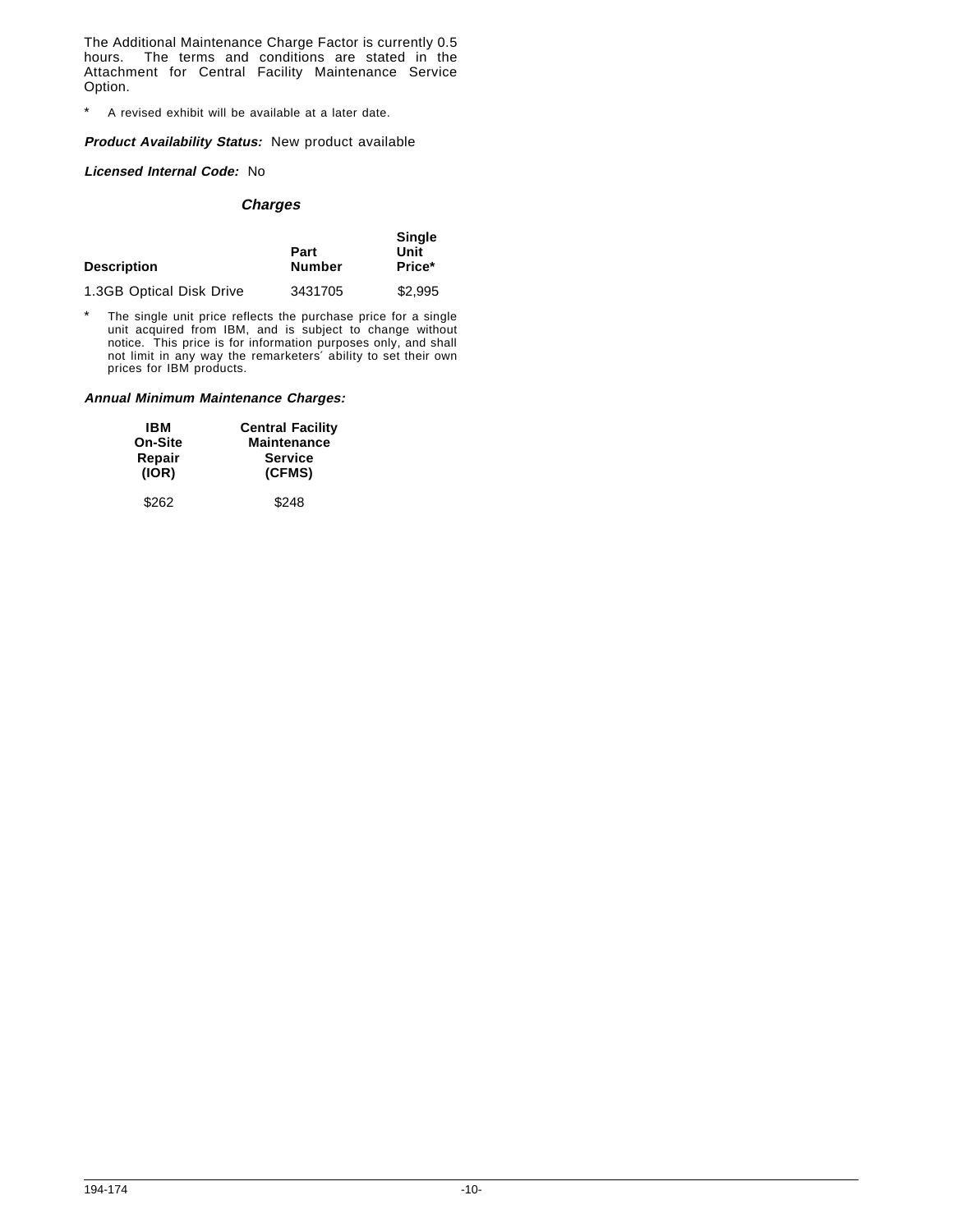# **1.3GB Optical Disk Drive (62G2929)**

IBM 1.3GB**<sup>1</sup>** Optical Disk Drive. This drive has a 1.3GB capacity, multifunction read/write optical disk drive (5.25-inch form factor) for internal attachment via SCSI in a Personal Computer. This drive provides high-capacity removable storage for applications in desktop imaging, multimedia, and large file storage.

This drive supports magneto-optic rewritable media, ablative WORM (write once, read many) media, and magneto-optic WORM (or CCW WORM) media. The untamperable nature of ablative WORM provides the highest level of data integrity and security available for removable storage of computer data. This drive reads and writes 1.3GB capacity rewritable media, 1.3GB CCW WORM media, and 1.3GB ablative WORM media. The drive also reads and writes 650MB**<sup>2</sup>** capacity rewritable media and 650MB capacity ablative WORM media.

The drive has a 256KB cache and a readout media transfer rate of up to 1561KB/sec (the burst transfer rate is 5MB/sec) for 1.3GB media. The write process on magneto-optical media consists of three passes: erase, write, and verify. The write data rate is approximately a third of the read data rate (this is true for all currently available magneto-optic drives). The write process for WORM media only requires two passes and thus the write data rate is approximately half of the read data rate. You can turn off the verify pass if the write data rate needs to be increased for applications such as multimedia where higher data rate is desired but the data integrity is not critical.

**1** GB = 1,000 million bytes<br>**2** MB = million bytes

**Planned Availability Date:** June 7, 1994

## **Technical Information**

**Performance Specification:** The 5.25-inch multifunction optical drive (62G2929) provides rewritable and write once features. Magneto-optic technology is used to provide the rewritable function. Ablative technology is used to provide the write once function. This 5.25 inch drive offers up to 1.3GB per cartridge.

#### **Drive Specifications:**

| Formatted capacity | 1.3GB on 1024 byte<br>format media |
|--------------------|------------------------------------|
|                    | 1.19GB on 512 byte                 |
|                    | format media                       |
| Average seek time  | 55 ms                              |
| Read data rate     | 1.561MB/sec on 1.3GB disk          |
|                    | (1024 byte sector size)            |
| Interface          | SCSI-2                             |
| Burst data rate    | 5MB/sec                            |
| Form factor        | $5.25$ -inch                       |
| Data buffer size   | 256K                               |
| MTBT               | 180,000 POH3                       |

**<sup>3</sup>** MTBF includes early life and end of life failures. Product description data represents IBM′s design objectives and is provided for comparative purposes; actual results may vary depending upon a variety of factors. This product data does<br>not constitute a warranty. Questions regarding IBM's Questions regarding IBM's warranty terms or methodology used to derive data should be referred to your IBM representative. Data is subject to change without notice.

## **Physical Specifications:**

- Dimensions:
	- − Width: 146 mm (5.75 in.)
	- − Depth: 205.5 mm (8.09 in.)
	- − Height:82.5 mm (3.25 in.)
- Temperature:  $10^{\circ}$ C to  $40^{\circ}$ C (50°F to  $104^{\circ}$ F)
- Relative humidity: 8% to 80%

## **Agency Approvals:**

- UL Listed
- CSA Certified
- SEMKO class 1 laser approval
- TUV 1EC 950/EN60950 (ELEC safety)
- DHHS registered as class 1 laser (CDRH)
- FCC class B certified (subject to part 15) rules for digital devices

## **Original Country of Origin:** Japan

**Note:** This may vary through the life of the product.

**Hardware Requirements — IBM Systems:** The 1.3GB Optical Disk Drive (62G2929) is supported on all models of the following IBM platforms/models:

| <b>Description</b>      | <b>Machine Type</b> | Model                                                                         |
|-------------------------|---------------------|-------------------------------------------------------------------------------|
| PS/2                    | 8595<br>9595        | $A11^{4,5}$<br>All <sup>4,5</sup> (except 3NG,<br>3NT, 3PG, 3PT, 3QG,<br>3QT) |
| <b>External Storage</b> |                     |                                                                               |

| Enclosure for       |      |             |
|---------------------|------|-------------|
| <b>SCSI Devices</b> | 3511 | $A  ^{4,5}$ |

- **<sup>4</sup>** System requires an open full-high bay and three sequential SCSI connectors, and the system will be limited to four internal SCSI storage devices. (Otherwise, refer to footnote
- #5.) **<sup>5</sup>** Can be attached via an External 1.3GB Optical Device (3431-705).

**Hardware Requirements — Non-IBM Systems:** This read/write optical drive is designed to be compatible with industry standard systems that adhere to ANSI<br>specification X3T9.2/375R Revision 10K, dated Revision 10K, dated March 17, 1993, for the SCSI interface.

IBM has performed a variety of testing on a broad mix of non-IBM computers.

**Software Requirements:** Device drivers providing rewritable functions for the following operating systems are shipped with this product. For the WORM function device drivers, contact your distributor.

- DOS 5.0, or later (due to 32MB partition limit) OS/2 2.0, or later
- Apple system 7.0, or later

**Compatibility:** The 1.3GB optical drive is compatible with all 650MB media that meet the ISO/IEC 10089 standard and 1.3GB media that meet the ECMA-184 standard. This drive is designed to maintain compatibility with Apple Macintosh and IBM PC and PC compatible machines (as listed in the **Hardware Requirements** section) providing appropriate device drivers are used. Examples of appropriate device drivers are in the **Software Requirements** section.

This read/write optical drive is designed to be compatible with industry standard systems that adhere to ANSI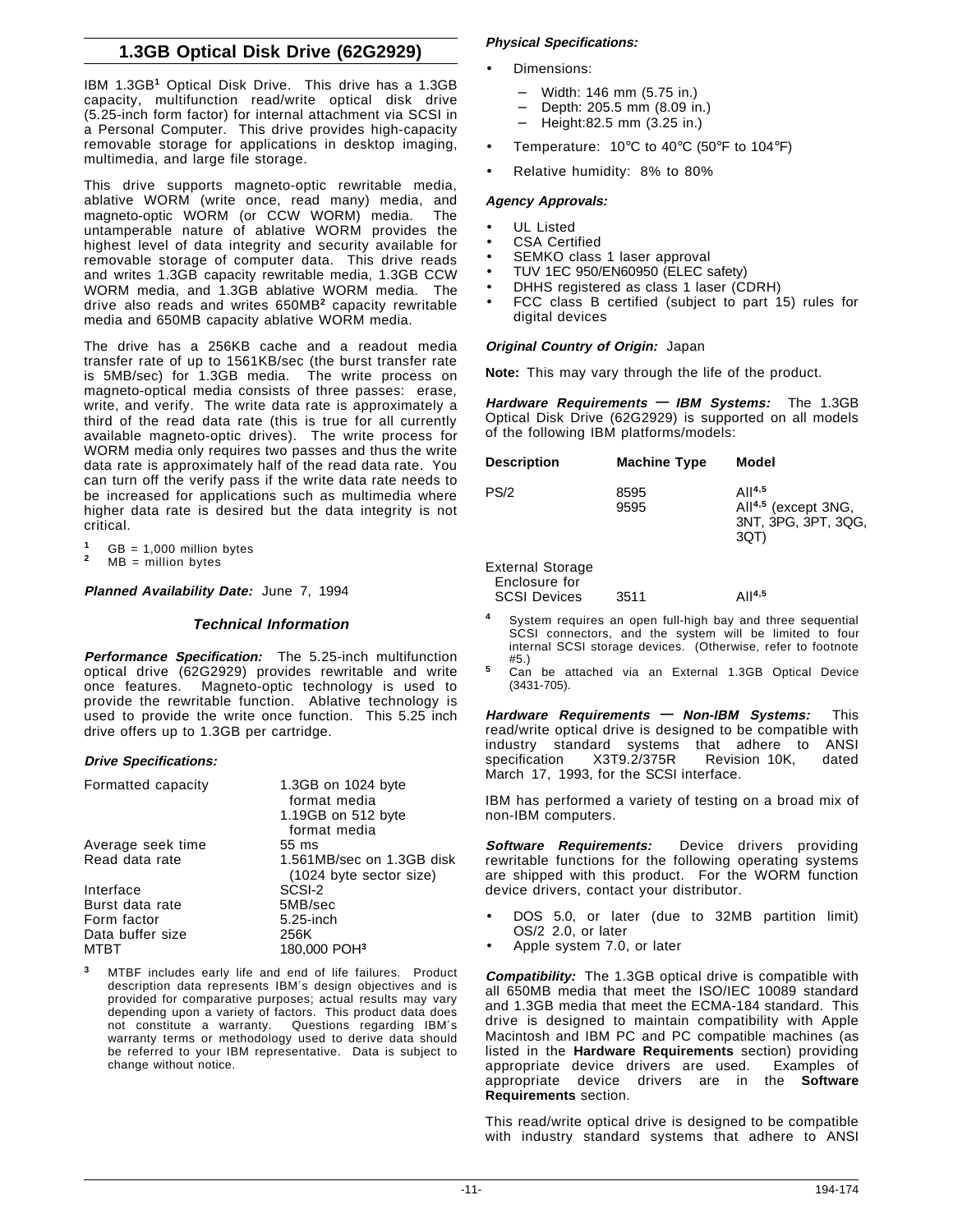specification X3T9.2/375R Revision 10K, dated March 17, 1993, for the SCSI interface.

IBM has performed a variety of testing on a broad mix of non-IBM computers.

**Note:** Some configurations may not be compatible.

### **Planning Information**

**Cable Orders Required:** Yes. The distributors will provide cables to match the SCSI cards of the systems that the drives are integrated in.

#### **Installation Time:** 30 minutes

**Note:** If a non-IBM SCSI adapter is to be used with the drive you should consult your point of purchase for the proper cables.

**Help and Service Information:** During the warranty period, technical support is available (800-426-7299) 24 hours a day, seven days a week, for answering any questions about your new IBM option. If you need warranty service, return or exchange is available. In addition, if your IBM option is installed in an IBM computer, you may be entitled to service at your location. Your technical support representative can help you determine the best alternative. should consult his/her point of purchase for the proper cables.

**Packaging:** One box

Shipment Group

- Optical Drive
- **Eject Pin**
- Users Guide
- **Optical Media**
- Registration Card
- DOS Device Drivers
- OS/2 Device Drivers
- Apple Device Drivers

**Note:** An Options by IBM Hardware Maintenance Manual Supplement (S83G-8092) is available in support of this product.

**Security Auditability and Control:** Small Computer System Interface (SCSI), as defined in the American National Standard for Information (ANSI) X3T9.2/375R Revision 10K, dated March 17, 1993, allows for multiple SCSI adapters (initiators) on the SCSI bus. The SCSI bus may be internal or external to the system unit. The IBM SCSI adapters are in conformance with this standard and have an external port.

Physical access to the system and external SCSI devices must be controlled to limit this exposure.

User management is responsible for evaluation, selection and implementation of security features, administrative procedures and appropriate controls in application systems and communications facilities.

## **Terms and Conditions**

**Field Installable Feature:** Yes

**Warranty Period:** One year

**Warranty Service:** Customer Carry-In Exchange (CCE)

#### **Customer Setup:** Yes

All other terms and conditions are the same as those applicable to the IBM machine type in which the feature is installed.

#### **Charges**

| Description                  | Part<br><b>Number</b> | <b>Single</b><br>Unit<br>Price* |
|------------------------------|-----------------------|---------------------------------|
| IBM 1.3GB Optical Disk Drive | 62G2929               | \$2.589                         |

The single unit price reflects the purchase price for a single unit acquired from IBM, and is subject to change without notice. This price is for information purposes only, and shall not limit in any way the remarketers′ ability to set their own prices for IBM products.

| Feature<br><b>Number</b> | IBM<br>On-Site<br>Repair<br>(IOR) | <b>Central Facility</b><br><b>Maintenance</b><br><b>Service</b><br>(CFMS) |
|--------------------------|-----------------------------------|---------------------------------------------------------------------------|
| 2085                     | \$238                             | \$226                                                                     |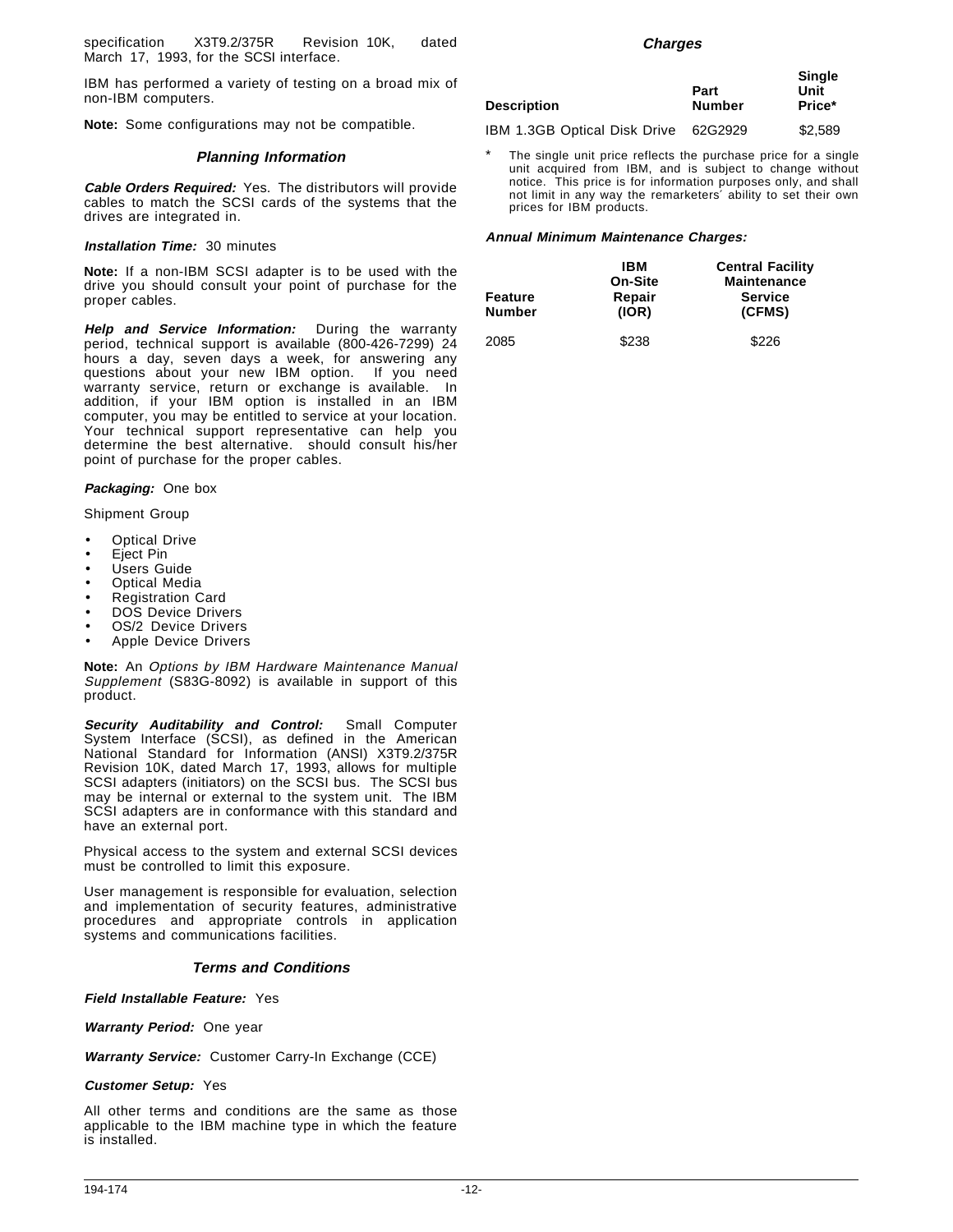## **1GB Fast/Wide SCSI-2 Hot Swap Hard Disk Drive (70G9743)**

The 1GB (1,000 million bytes) Fast/Wide SCSI-2 Hot Swap Hard Disk Drive, when used in conjunction with the DASD Hot Swap Expansion Enclosure (3516-7V0), provides external storage expansion at a very competitive price. The drive is mounted in a tray assembly that provides hot swap capability or the ability to remove and insert the drive without powering down the expansion enclosure.

This drive provides a 16-bit (wide) SCSI interface enabling SCSI data transfer rates of 20MB/sec, or 8-bit (narrow) drives for even better performance.

## **Planned Availability Date:** August 4, 1994

#### **Technical Information**

#### **Drive Specifications:**

#### **1.0GB Fast/Wide**

| Formatted capacity<br>Ave media data rate | 1000 million bytes <sup>1</sup><br>38.4Mb/sec. 4.8MB/sec |
|-------------------------------------------|----------------------------------------------------------|
| Ave seek time                             | 8.6ms                                                    |
| Ave latency                               | 5.56ms                                                   |
| Sector interleave                         | 1:1                                                      |
| <b>MTBF</b>                               | 800K hours <sup>2</sup>                                  |

- **<sup>1</sup>** Capacity prior to the installation of an operating system. The total user accessible capacity may vary slightly based on operating system environments.
- operating system environments. **<sup>2</sup>** MTBF includes early life and end of life failures. Product description data represents IBM′s design objectives and is provided for comparative purposes; actual results may vary depending upon a variety of factors. This product data does<br>not constitute a warranty. Questions regarding IBM's not constitute a warranty. Questions regarding IBM′<sup>s</sup> warranty terms or methodology used to derive data should be referred to your IBM representative. Data is subject to change without notice.

## **Physical Specifications:**

- Dimensions:
	- − Width: 101.6 mm (4.0 in.)
	- Depth: 146.0 mm (5.75 in.)
	- − Height: 25.4 m (1.0 in.)
- Temperature: 5°C to 55°C (41°F to 131°F)
- Relative humidity: 5% to 90% (non-condensing)

**Agency Approvals:** This subassembly has been designed to meet the following when integrated into final products:

- **FCC Class B**
- VCCI Class 2
- CISPR 22 Class B
- VDE GOP

## **Original Country of Origin:** Germany

**Note:** This may vary through the life of the product.

**Hardware Requirements — IBM Systems:** The 1GB Fast/Wide SCSI-2 Hot Swap Hard Disk Drive (70G9743) is supported on the following IBM platforms/models:

| <b>Description</b>                    | <b>Machine</b><br><b>Type</b> | Model           |
|---------------------------------------|-------------------------------|-----------------|
| <b>IBM DASD Hot</b><br>Swap Enclosure | 3516                          | 7V <sub>0</sub> |
| IBM PS/2 Server 95<br>Array           | 9595                          | All             |

## **Software Requirements:**

- OS/2 Standard and Extended 1.30.1, 1.30.2
- OS/2 2.0
- OS/2 2.0 Plus Service Pak
- OS/2 2.1
- OS/2 Extended Services™ 1.0
- OS/2 LAN Server 2.0
- OS/2 LAN Server 3.0 and NTS/2
- IBM DOS 5.0, or later
- NetWare\*\* 3.11
- $\bullet$  AIX<sup>®</sup> PS/2 1.3
- SCO\*\* XENIX 2.3.4, UNIX\*\* SYSTEM V/386 3.2v.4, OPEN DESKTOP\*\* 2.0

**Compatibility:** This drive is designed to be compatible with industry standard systems that adhere to ANSI specification X3T9.2/375R Revision 10K dated March 17, 1993. However, this drive is mounted in a unique tray assembly designed to provide for hot-swapping of the drives in the IBM systems and is, therefore, not supported in non-IBM systems.

**Limitations:** A "wide" 16-bit SCSI adapter is required for support of this drive.

## **Planning Information**

**Cable Orders Required:** No

#### **Installation Time:** 10 minutes

**Help and Service Information:** During the warranty period, technical support is available (800-426-7299) 24 hours a day, seven days a week, for answering any questions about your new IBM option. If you need warranty service, return or exchange is available. In addition, if your IBM option is installed in an IBM computer, you may be entitled to service at your location. Your technical support representative can help you determine the best alternative.

## **Packaging:** One box

Shipment Group

- Drive (mounted in tray assembly)
- Installation Publication
- Product Registration Card

**Note:** An Options by IBM Hardware Maintenance Manual Supplement (S83G-8092) is available in support of this product.

**Security Auditability and Control:** Security and auditability features of the system in which this product is installed are:

- Mechanical lock to allow the user to lock the system cover (PS/2)
- User-invoked password function to prevent use by unauthorized persons.

Small computer system interface (SCSI), as defined in the American National Standard for Information (ANSI) X3T9.2/375R Revision 10K, dated March 17, 1993, allows for multiple SCSI adapters (initiators) on the SCSI bus. The SCSI bus may be internal or external to the system unit. The IBM SCSI adapters are in conformance with this standard and have an external port.

Physical access to the system and external SCSI devices must be controlled to limit this exposure.

User management is responsible for evaluation, selection and implementation of security features, administrative procedures and appropriate controls in application systems and communications facilities.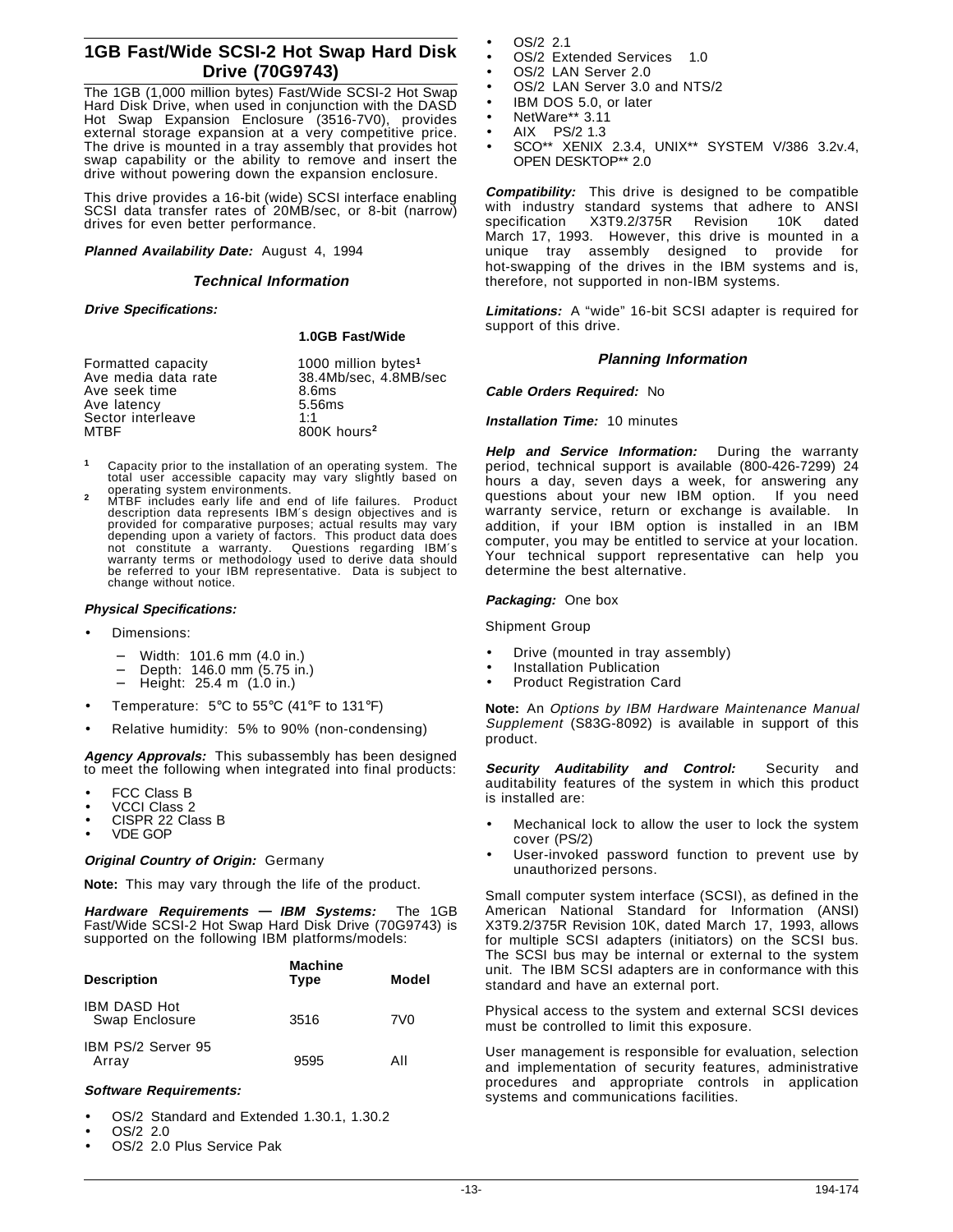## **Terms and Conditions**

**Field Installable Feature:** Yes

**Warranty Period:** Five years

**Warranty Service:** Customer Carry-In Exchange (CCE)

## **Customer Setup:** Yes

All other terms and conditions are the same as those applicable to the IBM machine type in which the feature is installed.

## **Charges**

| <b>Description</b>    | Part<br><b>Number</b> | <b>Single</b><br>Unit<br>Price* |
|-----------------------|-----------------------|---------------------------------|
| 1.0GB Fast/Wide Drive | 70G9743               | \$949                           |

The single unit price reflects the purchase price for a single unit acquired from IBM, and is subject to change without notice. This price is for information purposes only, and shall not limit in any way the remarketers′ ability to set their own prices for IBM products.

| Feature<br><b>Number</b> | IBM<br>On-Site<br><b>Exchange</b><br>(IOE) | <b>Central Facility</b><br><b>Maintenance</b><br><b>Service</b><br>(CFMS) |
|--------------------------|--------------------------------------------|---------------------------------------------------------------------------|
| 2603                     | \$95                                       | \$90                                                                      |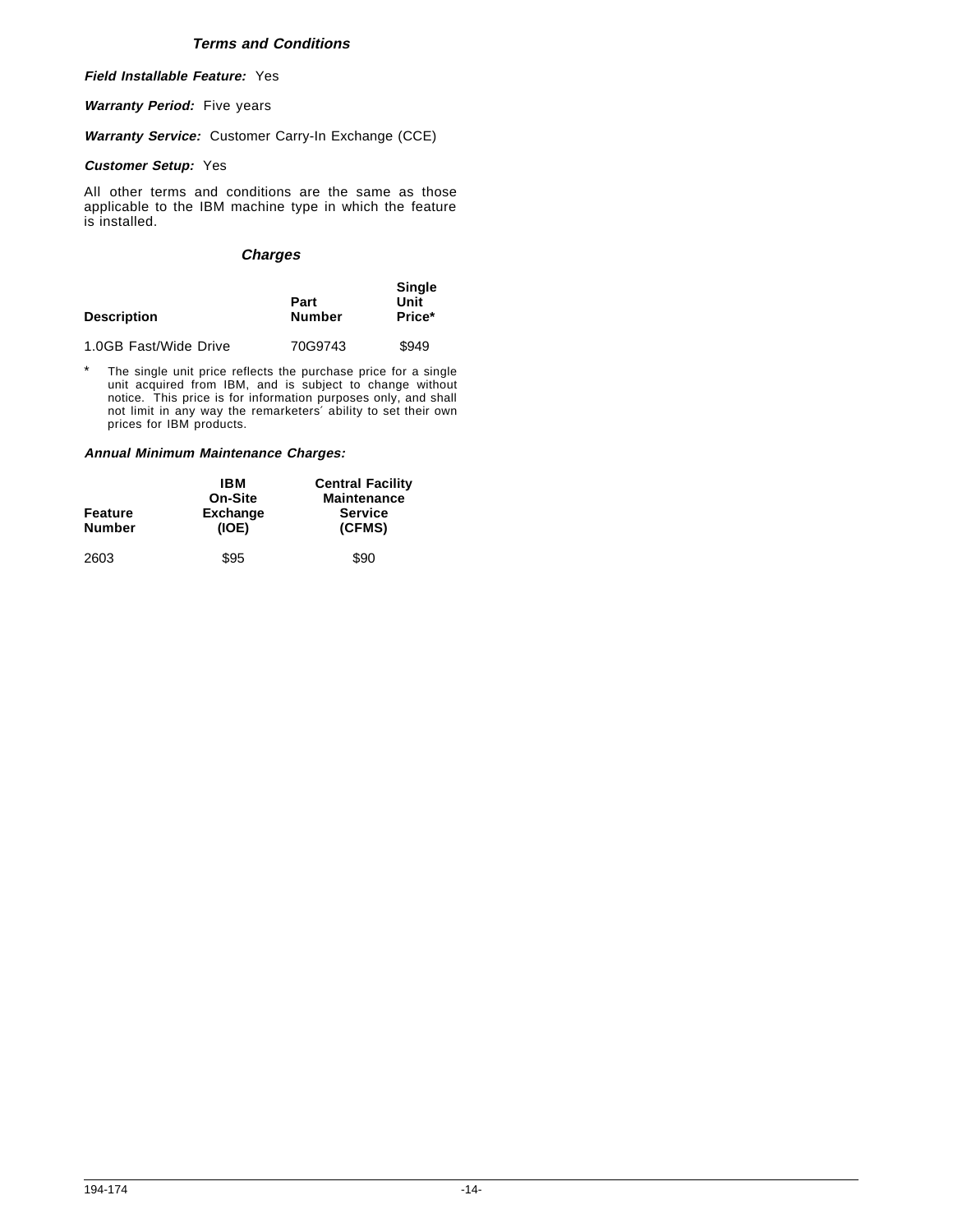## **3.5-inch 2.88MB Diskette Drive (32G4338)**

The 3.5-inch 2.88MB (million bytes) Diskette Drive provides industry leading capacity and performance for data migration and removable media storage.

**Availability Date:** May 17, 1994

#### **Technical Information**

#### **Drive Specifications:**

## **288MB**

| Formatted capacity      | 2.88 million bytes (MB) <sup>1</sup> |
|-------------------------|--------------------------------------|
| Average media data rate | 1.0Mb/sec                            |
| Average seek time       | 94ms                                 |

**<sup>1</sup>** Numbers in million of bytes; actual user capacity may vary slightly based on different operating systems.

#### **Physical Specifications:**

- Dimensions:
	- − Width: 101.6 mm (4.0 in.)
	- − Depth: 150.0 mm (5.9 in.)
	- − Length: 25.4 mm (1.0 in.)
- Temperature: 10°C to 50°C (50°F to 128°F)
- Relative humidity: 8% to 80% (non-condensing)

#### **Agency Approvals:**

- **FCC CLASS B**
- UL/CSA RECOGNIZED
- VCCI CLASS 2
- GOP VDE
- CSA No. 220

#### **Original Country of Origin:** Japan

**Note:** This may vary through the life of the product.

**Hardware Requirements — Non-IBM Systems:** The 3.5-inch 2.88MB Diskette Drive (32G4338) is supported on the following IBM platforms/models:

| <b>Manufacturer</b> | <b>Machine</b><br><b>Type</b> | Model      |
|---------------------|-------------------------------|------------|
| ValuePoint          | 6472 <sup>2</sup><br>64822    | All<br>All |
|                     | 64922                         | All        |
|                     | 64842<br>64942                | All<br>All |
|                     | $9615^3$                      | 001        |

**<sup>2</sup>** Universal Mounting Kit (#9010, 70G8165) required for installation of this diskette drive in a 5.25-inch bay. **<sup>3</sup>** Requires Diskette Drive Installation Kit (60G2880).

**Compatibility:** The 3.5-inch 2.88MB Diskette Drive can be used in the ValuePoint systems above.

**Software Requirements:** The following operating systems and extensions support the 3.5-inch 2.88MB Diskette Drive.

- OS/2 Standard and Extended 1.30.1, 1.30.2
- OS/2 2.0 • OS/2 2.0 Plus Service Pak
- OS/2 2.1
- 
- OS/2 Extended Services 1.0
- OS/2 LAN Server 2.0
- OS/2 LAN Server 3.0 and NTS/2
- IBM DOS 5.0, or later
- NetWare 3.11
- AIX PS/2 1.3
- SCO XENIX 2.3.4, UNIX SYSTEM V/386 3.2v.4, OPEN DESKTOP 2.0

#### **Planning Information**

**Cable Orders Required:** No

#### **Installation Time:** 30 minutes

**Help and Service Information:** During the warranty period, technical support is available (800-426-7299) 24 hours a day, seven days a week, for answering any questions about your new IBM option. If you need warranty service, return or exchange is available. In addition, if your IBM option is installed in an IBM computer, you may be entitled to service at your location. Your technical support representative can help you determine the best alternative.

#### **Packaging:** One box

- Shipment Group
- **Drive**
- Installation publication
- **Screws**
- Cable Converter

**Note:** An Options by IBM Hardware Maintenance Manual Supplement (S83G-8092) is available in support of this product.

**Security Auditability and Control:** User management is responsible for evaluation, selection and implementation of security features, administrative procedures and appropriate controls in application systems and communications facilities

## **Terms and Conditions**

**Field Installable Feature:** Yes

**Warranty Period:** One year

**Warranty Service:** Customer Carry-In Exchange (CCE)

**Customer Setup:** Yes

All other terms and conditions are the same as those applicable to the IBM machine type in which the feature is installed.

#### **Charges**

| Description              | Part<br><b>Number</b> | <b>Single</b><br>Unit<br>Price* |
|--------------------------|-----------------------|---------------------------------|
| 3.5-inch 2.88MB Diskette |                       |                                 |
| Drive                    | 32G4338               | \$89                            |

The single unit price reflects the purchase price for a single unit acquired from IBM, and is subject to change without notice. This price is for information purposes only, and shall not limit in any way the remarketers′ ability to set their own prices for IBM products.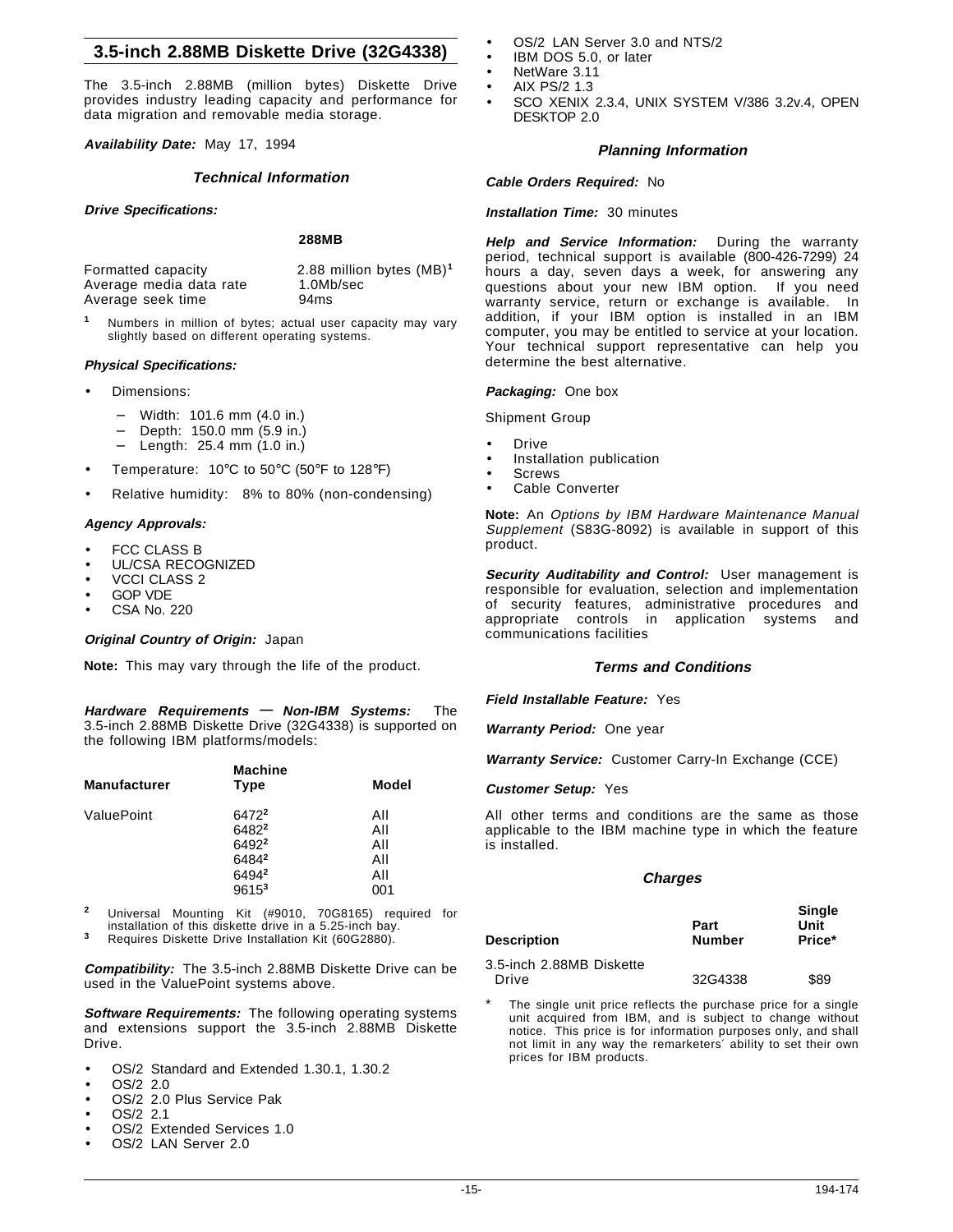# **DASD Hot Swap Expansion Enclosure (35167V0)**

The DASD Hot Swap Expansion Enclosure\* provides external storage expansion at a very competitive price. The floor-standing enclosure features "hot swap" capability, enabling you to remove and insert IBM Hot Swap SCSI Hard Disk Drives without removing power to the enclosure. Also, when used with a host RAID SCSI-2 Fast and Wide compliant controller (such as the IBM SCSI-2 Fast/Wide Streaming-RAID Adapter A), the enclosure provides usage as an external Disk Array Enclosure. The DASD Hot Swap Expansion Enclosure is an open bay enclosure that supports up to seven IBM Hot Swap SCSI Hard Disk Drives. When coupled to a SCSI-2 Fast and Wide compliant controller (such as the IBM SCSI-2 Fast/Wide Adapter/A), the enclosure enables external Hot Swap storage expansion.

**Product Positioning:** The DASD Hot Swap Expansion Enclosure joins the family of "Options by IBM" SCSI DASD Storage Enclosures. The 3510 storage enclosure provides single bay expansion, whereas the 3511 provides expansion for seven SCSI devices. The 3516 DASD Hot Swap Expansion Enclosure specifically supports IBM Hot Swap Hard Disk Drives. Its primary benefit is seen when used as part of an external RAID DASD array.

**Availability Date:** August 4, 1994

**Performance Specifications:** Power Supply 110/220 V AC (200 Watt output)

## **Physical Specifications:**

- Dimensions:
	- − Height: 429.3 mm (16.9 in.)
	- − Depth: 399.0 mm (15.7 in.)
	- − Width: 188.0 mm (7.4 in.)
- Temperature:  $0^{\circ}$ C to 55° C (32°F to 131°F)
- Relative humidity: 10% to 95%

## **Agency Approvals:**

- FCC **—** Class B\* (applied for)
- UL 1950 (yes)
- CSA 22.2 #950 (yes)
- VCCI Class 2 (applied for)
- CE Mark (applied for)
- CISPR-B (applied for)
- NOM (yes)
- This product is not yet approved by the Federal Communication Commission (FCC) and is not and may not be offered for sale or lease, or sold or leased until the approval of the FCC is obtained.

**Original Country of Origin:** United Kingdom **—** Scotland

**Note:** This may vary through the life of the product.

**Hardware Requirements — IBM Systems:** The 364MB External PCMCIA Hard Disk Drive (3513364) is supported on all models of the following IBM platforms/models:

| <b>Description</b> | <b>Machine</b><br><b>Type</b>                      |
|--------------------|----------------------------------------------------|
| PS/2               | 8590/95<br>Server 95<br>9576/77<br>9590/95<br>9585 |

## **Note:**

Any of these IBM systems may be attached to the DASD Hot Swap Expansion Enclosure by use of the following SCSI-2 adapters:

- IBM SCSI-2 Fast/Wide Adapter/A (70G8498)
- IBM SCSI-2 Fast/Wide Streaming-RAID Adapter/A (70G9263)

### **Cables:**

| External                                      | Part<br><b>Number</b> | Feature<br><b>Number</b> |
|-----------------------------------------------|-----------------------|--------------------------|
| SCSI-2 Card to SCSI-2<br>Option Cable 1-meter | 06H3231               | 2452                     |

Recommended for use with DASD Hot Swap Expansion Enclosure when unit storage expansion is full. When connecting the enclosure with a non-IBM SCSI cable it is recommended that the cable length be limited to one meter.

**Compatibility — Non-IBM Computers:** This enclosure is designed to be compatible with controllers that meet the small computer system interface (SCSI), as defined in the American National Standard for Information (ANSI) X3T9.2/375R Revision 10K, dated March 17, 1993, and the following devices:

- IBM 1GB Fast/Wide SCSI-2 Hot Swap Hard Disk Drive (70G9743)
- IBM 540MB Hard Disk Driver for Server 95 A (70G7163)
- IBM 1GB Hard Disk Driver for Server 95 A (70G7164)

**Limitations:** Security and auditability features of the system in which this product is installed are:

• Mechanical lock to allow the user to lock the system cover

SCSI, as defined in the American National Standard for Information (ANSI) X3T9.2/375R Revision 10K, dated March 17, 1993, allows for multiple SCSI adapters (initiators) on the SCSI bus. The SCSI bus may be internal or external to the system unit. The IBM PS/2 SCSI adapters are in conformance with this standard and have an external port.

A data security exposure exists even with Power-On Password installed, since external SCSI adapters can attach through the external SCSI port and gain undetected read or write access to data stored on internal and external SCSI devices.

Physical access to the system and external SCSI devices must be controlled to limit this exposure.

## **Planning Information**

**Cable Orders Required:** Yes

**Installation Time:** 30 minutes

**Help and Service Information:** During the warranty period, technical support is available (800-426-7299) 24 hours a day, seven days a week, for answering any questions about your new IBM option. If you need warranty service, return or exchange is available. In addition, if your IBM option is installed in an IBM computer, you may be entitled to service at your location. Your technical support representative can help you determine the best alternative.